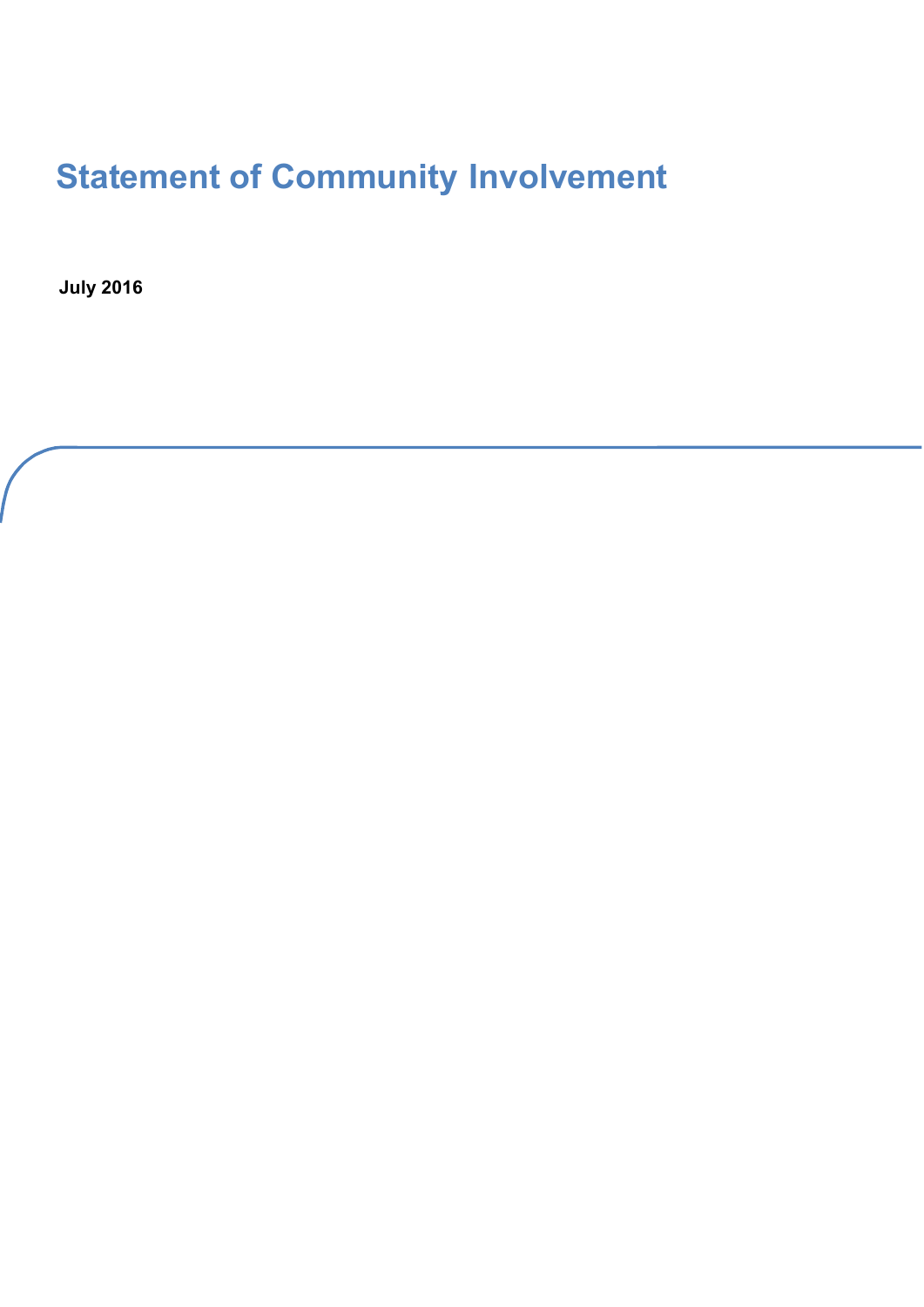# **Contents**

- 1. What is the Statement of Community Involvement?
- 2. Our principles for involving the community?
- 3. How we will involve the community in preparing planning policies
- 4. How we will involve the community in planning applications
- 5. Resources and review
- 6. Where you can get more help

#### Appendices

Appendix 1 - Statutory Consultees for planning applications Appendix 2 - Statutory Consultees for planning policy documents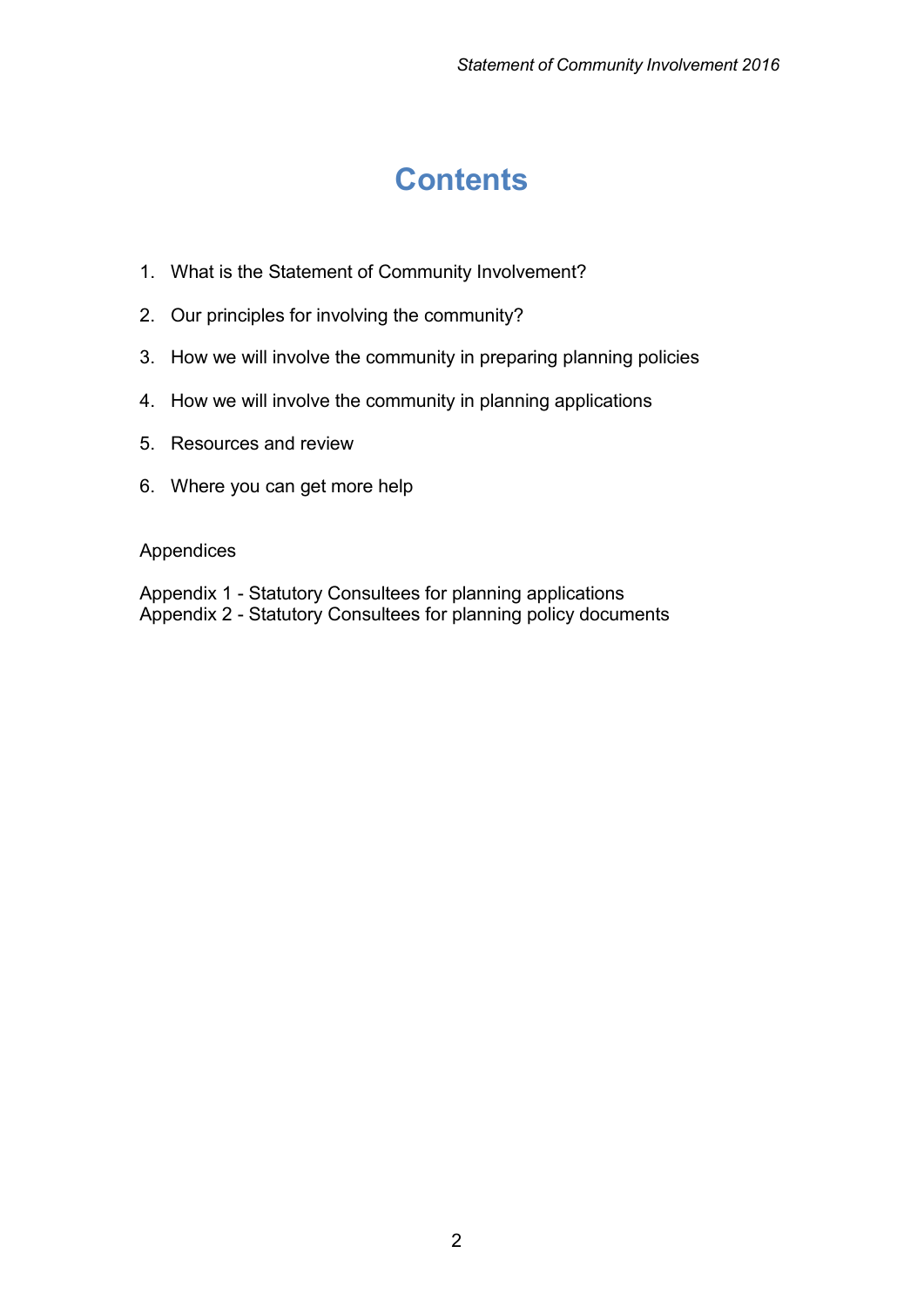# **1. What is the Statement of Community Involvement?**

1.1 Our Statement of Community Involvement (SCI) sets out how we will involve local people, local businesses and other key organisations and stakeholders when we prepare our planning policies and consider planning applications. All local planning authorities are required under section 18 (1) of the Planning and Compulsory Purchase Act 2004, to prepare and maintain a SCI,

#### 1.2 **The SCI sets out:**

- what we involve the community on;
- when we will involve the community;
- how we will involve the community; and
- who we will involve.

# **Reviewing our SCI**

- 1.3 Our first SCI was adopted in 2006 and was last revised in 2011. Since then there have been a number of changes in planning legislation and changes in current practices in community engagement, including greater use of electronic communications and social media which need to be reflected in this SCI review. The Localism Act in 2011 introduced a number of significant changes, including seeking to speed up both the plan-making process and the time taken to determine planning applications.
- 1.4 The plan-making process was simplified by reducing the number of consultation stages, whilst also introducing measures to shift new rights and planning powers to local authorities and local communities. These changes also included a new 'duty to co-operate' on cross boundary issues and the ability for local communities to prepare their own plans for their local neighbourhood areas.
- 1.5 As Camden's continues to receive less funding from Central Government it becomes necessary to take tough choices about funding local services. Opportunities to find cheaper and more effective ways to engage with those who live, work and play in the borough must be considered. While the Council is keen to engage, beyond the statutory minimum this must be cost effective as possible.
- 1.6 The SCI review also takes into account:
	- the experience of people and organisations we have consulted and engaged with;
	- the experience of the Council;
	- changes to legislation and national policy;
	- the need to involve the community in effective and efficient ways.
- 1.7 Following consultation and engagement on this draft Statement of Community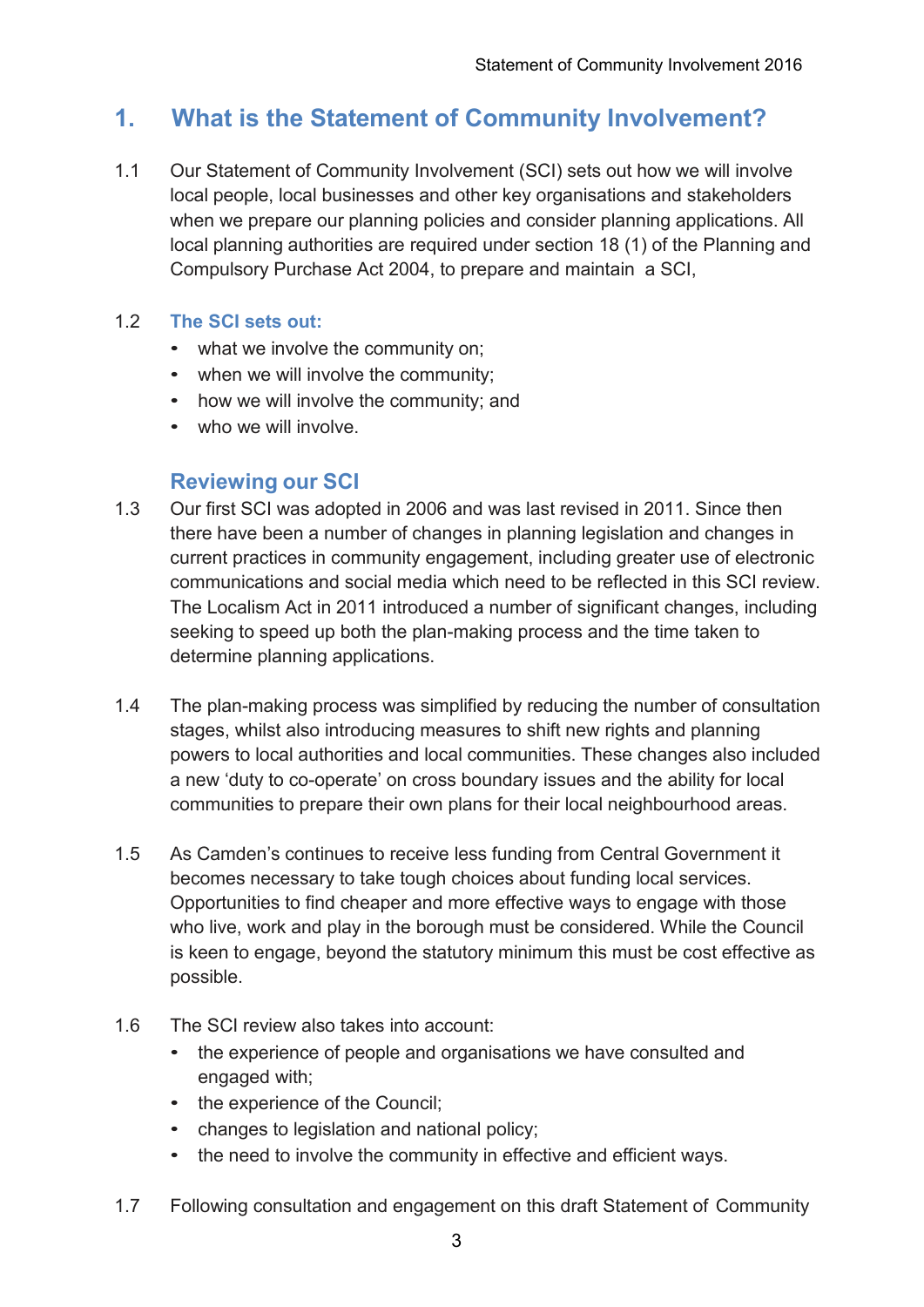Involvement, we will consider the comments we receive and amend, and then adopt, our revised SCI.

# **Why is planning important?**

- 1.8 Planning directly affects our physical environment where we work, live and spend our leisure time. In doing so it also influences our quality of life and general well-being.
- 1.9 Through planning, we can preserve the best of what already exists in our surroundings, make sure that new buildings are designed to a high standard and ensure that the right uses are in the right place. Planning also helps to secure facilities such as affordable housing and open space.
- 1.10 Planning is therefore fundamental to shaping the neighbourhoods in which we all live and work. National Planning Policy Framework (NPPF) mentions that early and meaningful engagement and collaboration with neighbourhoods, local organisations and businesses is essential and a wide section of the community should be proactively engaged, so that Local Plans, as far as possible, reflect a collective vision and a set of agreed priorities for the sustainable development of the area.
- 1.11 By getting involved and having your say when we prepare our planning policy documents, and on specific planning applications, you can help to shape the way your local environment looks and works.

# **The relationship of the SCI with other council strategies**

1.12 The Statement of Community Involvement is part of the Council's statutory Development Plan, which is the overarching name given to the group of documents that set out our planning policies (see diagram below). It is closely linked to all our planning policy documents as we must involve the community in their preparation in line with the SCI.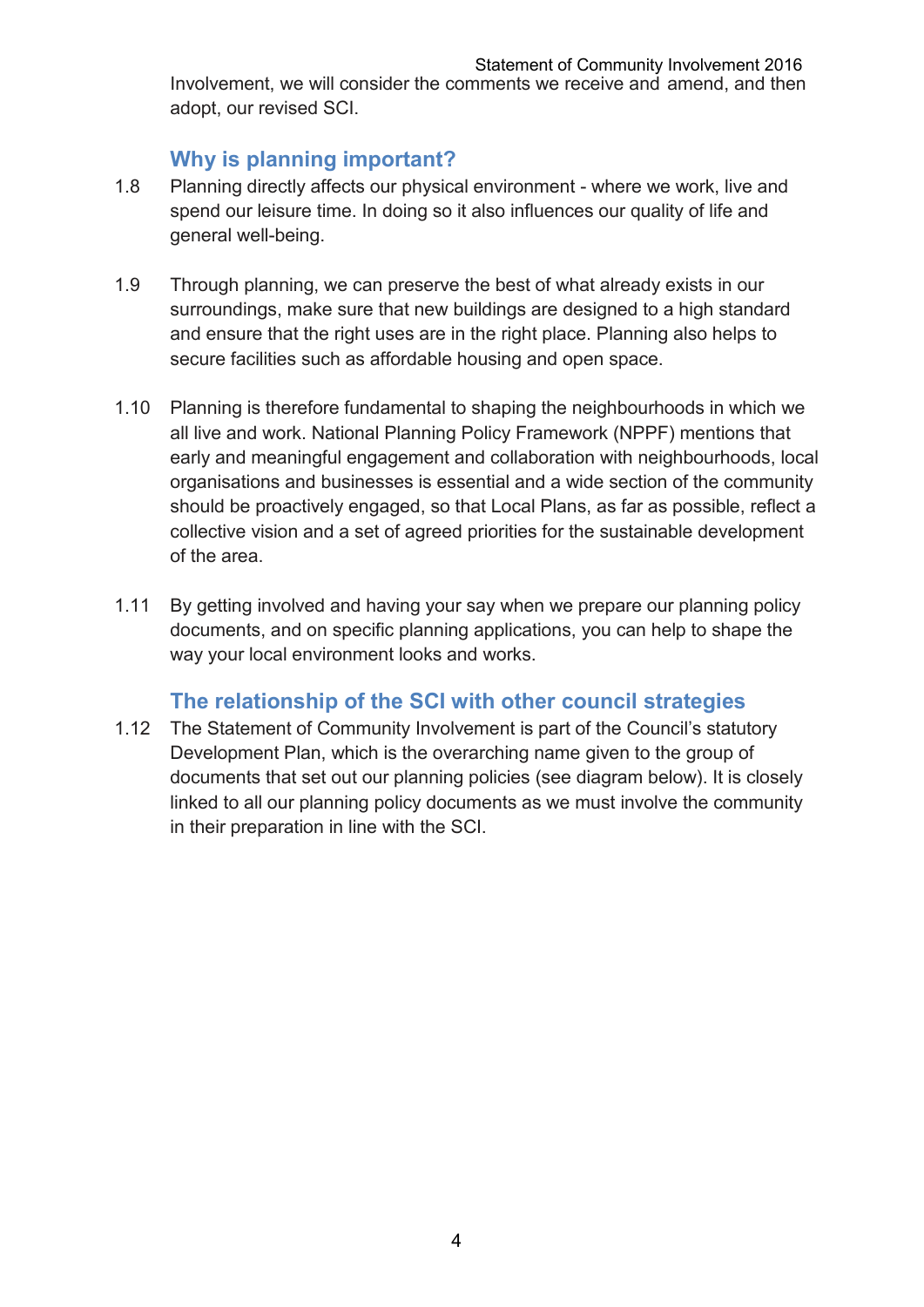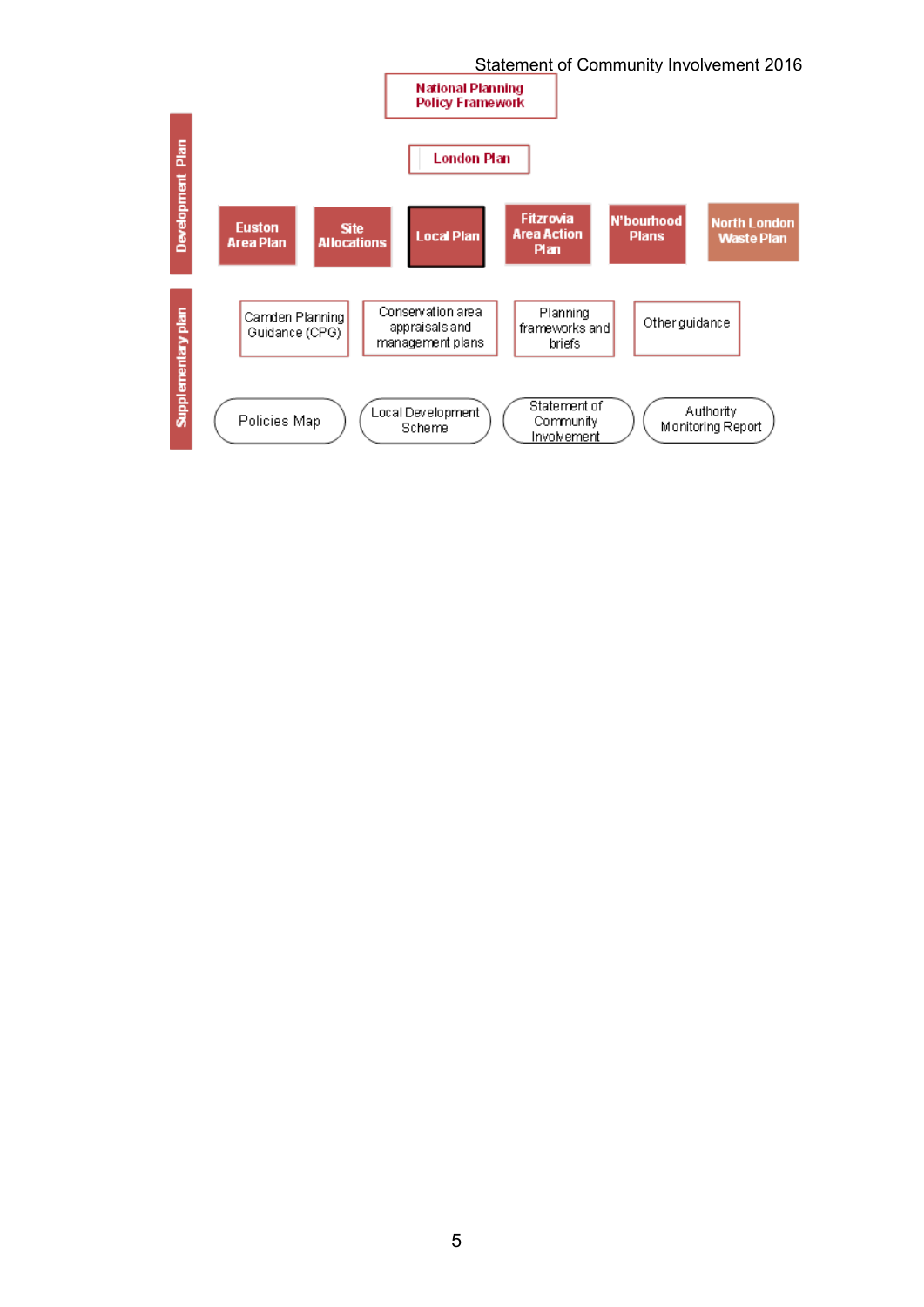# **2. Our principles for involving the community**

# **The benefits of involving the community**

- 2.1 Local communities are those that are most affected by development in their areas and are also those who know the most about their neighbourhood. There are many benefits to involving local communities in considering planning applications for their area, as well as in plans for the locality and the borough.
- 2.2 These include:
	- benefiting from the detailed local knowledge, expertise and perspective of local people, organisations and community groups;
	- greater support for policies, strategies and decisions;
	- community commitment to the future development of their area; and
	- improving the quality of life, and of the built and natural environment, within Camden.

# **Our approach to involving the community on planning**

- 2.3 We want to ensure local communities are better informed about planning and more involved in delivering the planning service.
- 2.4 To achieve this we aim to follow these additional principles:
	- promote the use of electronic methods of consultation including email and the Council's website to make involvement easier, quicker and more cost effective;
	- be open about the constraints imposed by regulations and already agreed policy;
	- be realistic about the opportunities for change in any consultation;
	- give feedback to comments made in consultation;
	- be clear and helpful in guiding people through the planning process;
	- be transparent in the way planning decisions are carried out;
	- be inclusive in consultation so that a good range of views of those who live and work in the borough are obtained;
	- use consultation methods that are appropriate to the stage of the planning process, the issues being considered and the community involved; and
	- seek views at the earliest possible stages and throughout the planning process.
- 2.5 Our planning and regeneration service's consultation practice meet our legal requirements for consultation on plan making and planning decisions. We will review, and, wherever possible, seek to improve how we consult and involve the community, subject to the availability of resources and other relevant considerations.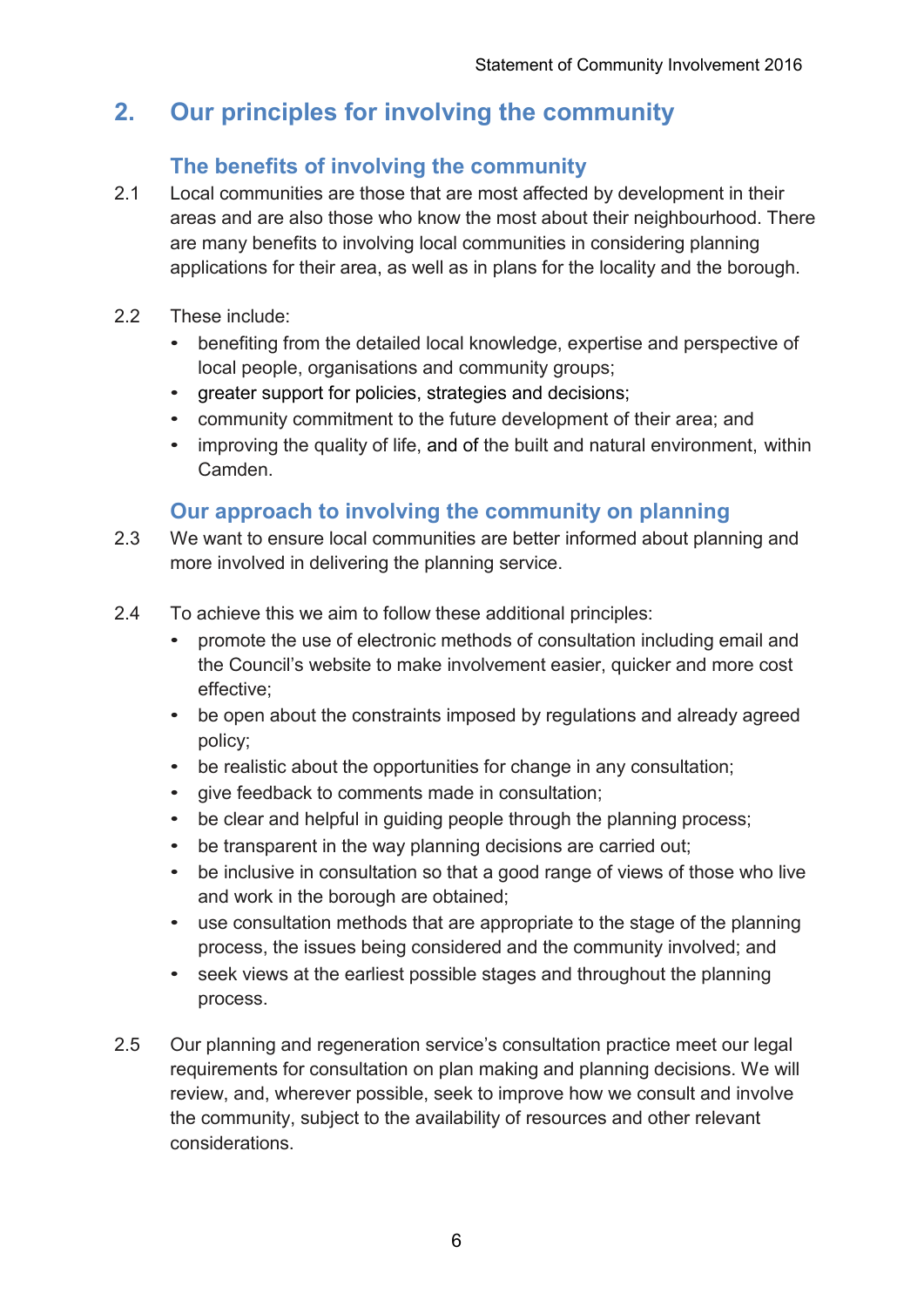#### **Who we will seek to involve**

- 2.6 We want to know the opinions of the people who live in the borough, as well as the views of those who work in and visit Camden.
- 2.7 The groups we will involve in planning matters include:
	- our residents:
	- organisations whose activities affect life in the borough such as the police, the health service and the Mayor of London;
	- conservation area advisory committees;
	- tenants and residents associations;
	- neighbourhood forums:
	- voluntary organisations;
	- organisations that represent the interests of specific parts of the community - for example, in terms of ethnicity, nationality, faith, age, disability, sexuality and gender;
	- developers and landowners; and
	- businesses and business partnerships.

# **How we will engage seldom heard and previously underrepresented communities in planning**

- 2.8 We want to make sure that everyone has an equal opportunity to make their views known about how their community is planned and developed. However, we recognise that the planning system can be difficult to understand and that this means some people may find it hard to get involved.
- 2.9 We will seek to involve those who don't normally get involved in planning, for example by using existing groups and forums, such as the Mobility Forum, Multi Faith Group and the Lesbian Gay Bisexual Transgender Group. As part of this, where appropriate, we will identify issues that may be of interest to specific groups in the community.

#### 2.10 **We will:**

- advertise and explain the use of email alerts and the Camden Account in the Camden magazine, web news articles and mailings to targeted groups;
- support users in switching to electronic consultation methods through training sessions delivered within the community;
- improve the accessibility and ease of submitting comments using the planning pages of the Council's website and
- establish contact with key groups to raise awareness of changes to current planning consultation processes including members of hard to reach groups

#### 2.11 **We will also:**

- hold events at accessible times and locations;
- provide information that is concise and easy to read and that complies with the Council's standards, including making translated, large print and audio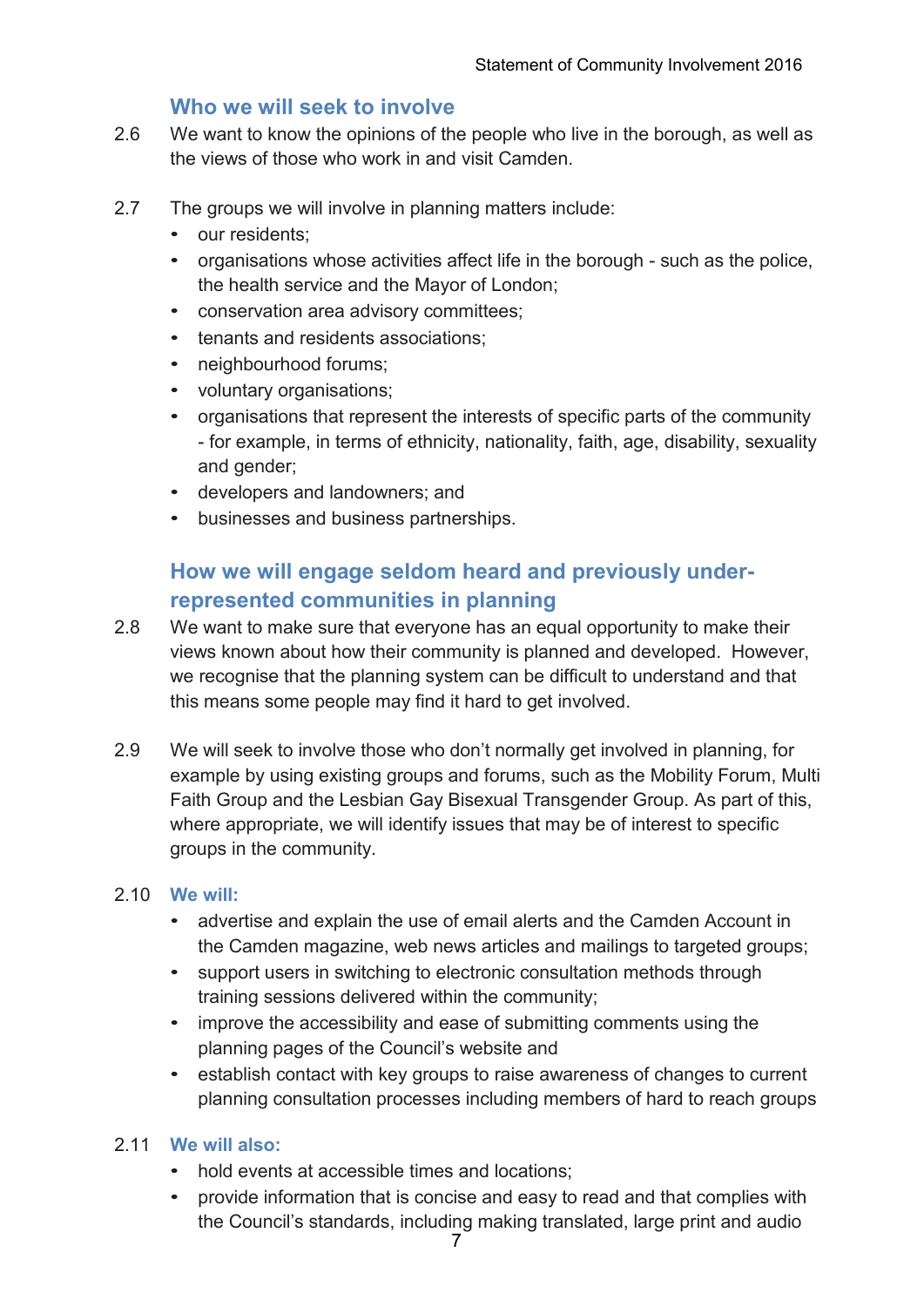2.12 We will review the effectiveness of our engagement methods through the monitoring and analysis of customer feedback and satisfaction survey responses.

**How we will involve the community in preparing our planning policies** 

- 2.13 We produce a range of planning policy documents which set out our strategy, policies and guidance for managing growth and development in Camden. The Council will use these documents when it makes decision on planning applications.
- 2.14 The planning policy documents include:
	- **Core Strategy** sets out the key elements of the Council's planning vision and policies;
	- **Development Policies** sets out additional planning policies that will be used when making decisions on planning applications;
	- **Local Plan** once adopted this will replace the Core Strategy and Development Policies and will set out the Council's planning vision and policies
	- **Site Allocations** sets out proposals for sites that are expected to experience significant development;
	- **Area Action Plans** set out a detailed framework for areas with significant development pressure or change;
	- **Neighbourhood Plans** (prepared by the local communities) set out detailed policies for defined neighbourhood areas
	- **Supplementary planning documents** provide detailed guidance on how our planning policies will be implemented for specific topics;
	- **Planning briefs** provide detailed guidance on how our planning policies will be implemented for specific sites or areas;
	- **Conservation Area Appraisals and Management Plans** set out what defines the special character of each conservation area, and our approach to their preservation and enhancement;
	- **Local Development Scheme** sets out our timetable for producing Camden's planning policy documents and strategies ; and
	- **Authority Monitoring Report** assesses the performance of our planning policies documents by considering their performance against a set of indicators.

### **Stages in the preparation of plans**

2.15 There are two main types of planning policy documents. The most important **development plan documents (or DPDs)** - make up the 'development plan' for the borough, the starting point for our planning decisions. Our decisions have to be in line with the development plan unless indicated otherwise by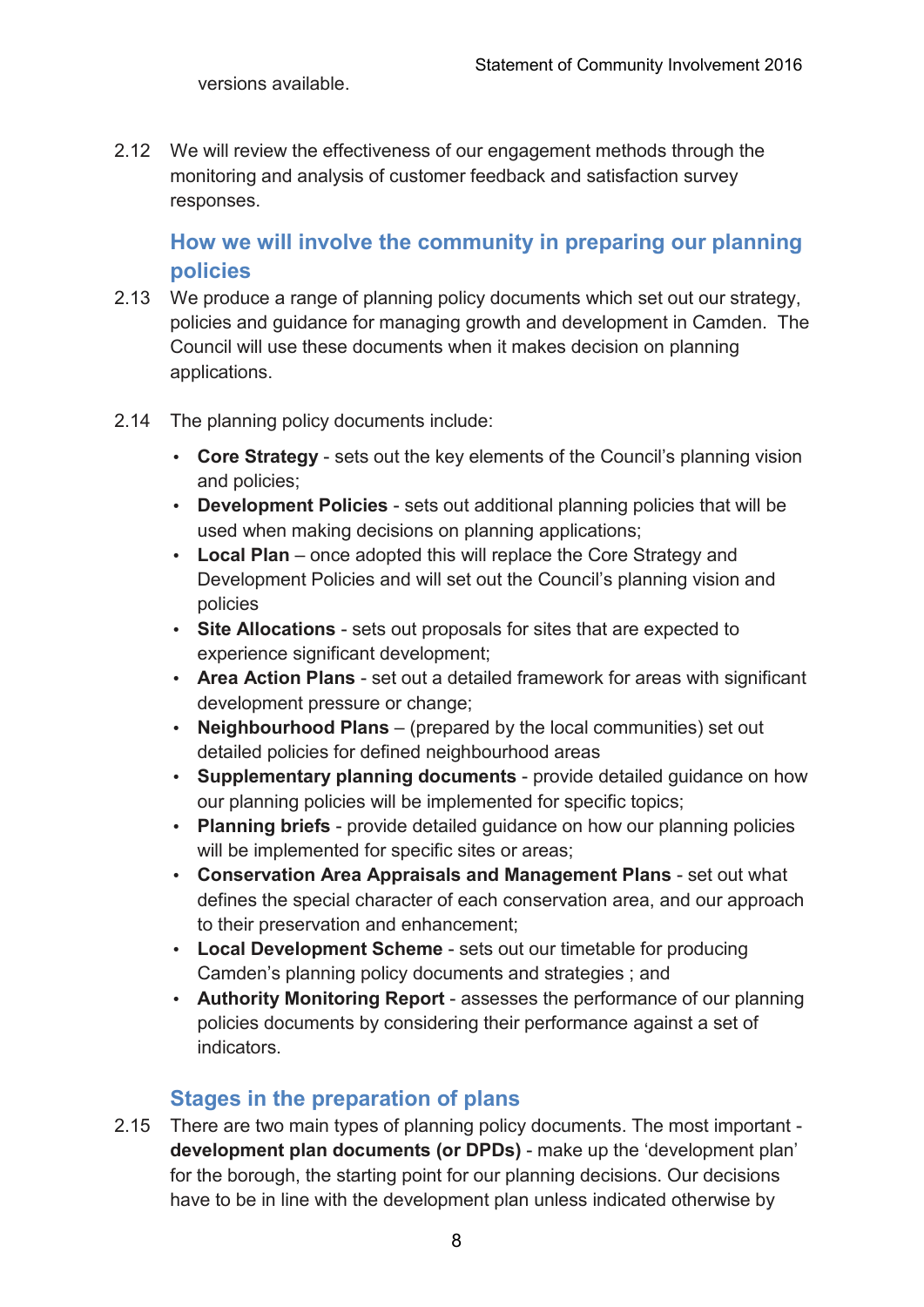Statement of Community Involvement 2016 other important matters (sometimes known as 'material considerations'). Our Core Strategy, Development Policies, Sites Allocations and Area Action Plans (and Local Plan once adopted) are examples of this type of plan, which have to be prepared in accordance with planning law and regulations. Neighbourhood Plans also form part of the statutory 'development plan' once approved but these follow a separate process detailed separately below.

- 2.16 **Supplementary planning documents (or SPDs)** are the other type of planning policy documents. They do not have as much weight in decisions as development plan documents but play an important role in giving more information and detail on how our planning policies will be applied. Examples of this type of planning policy document are planning briefs and our Camden Planning Guidance documents.
- 2.17 The process we have to follow when preparing these planning documents is set out below. The main opportunities for community involvement at each stage are highlighted. The stages are in accordance with the Town and Country Planning (Local Planning) (England) Regulations 2012 and amendments. How we will engage follows this.

| <b>Stage</b>                                                                               | <b>Opportunity to get involved</b>                                                                                                                                                                                                                                                                         |
|--------------------------------------------------------------------------------------------|------------------------------------------------------------------------------------------------------------------------------------------------------------------------------------------------------------------------------------------------------------------------------------------------------------|
| Pre-production evidence gathering<br>and stakeholder involvement                           | Research and evidence gathering to<br>underpin the plan may involve<br>consultation with relevant<br>stakeholders.                                                                                                                                                                                         |
| Public participation in the preparation<br>of the plan<br>(Regulation 18)                  | This is a widespread process which<br>may involve more than one stage of<br>consultation depending on the<br>document and the nature and scale of<br>issues involved. This is the key stage to<br>get involved and shape the plan<br>content. Formal consultations will run<br>for a minimum of six weeks. |
| Publication and submission of plan to<br>the government<br>(Regulations 19, 20 and 21, 22) | We will consult on the 'submission'<br>version of the plan for a minimum of 6<br>weeks.                                                                                                                                                                                                                    |
|                                                                                            | This stage is for parties to submit<br>comments on the 'soundness' of the<br>plan prior to submission to the<br>government.                                                                                                                                                                                |
|                                                                                            | A summary of all the consultation, the<br>main issues raised and how these were<br>taken into account will be submitted<br>alongside the plan to the government.                                                                                                                                           |

#### **Stages in the preparation of a development plan document**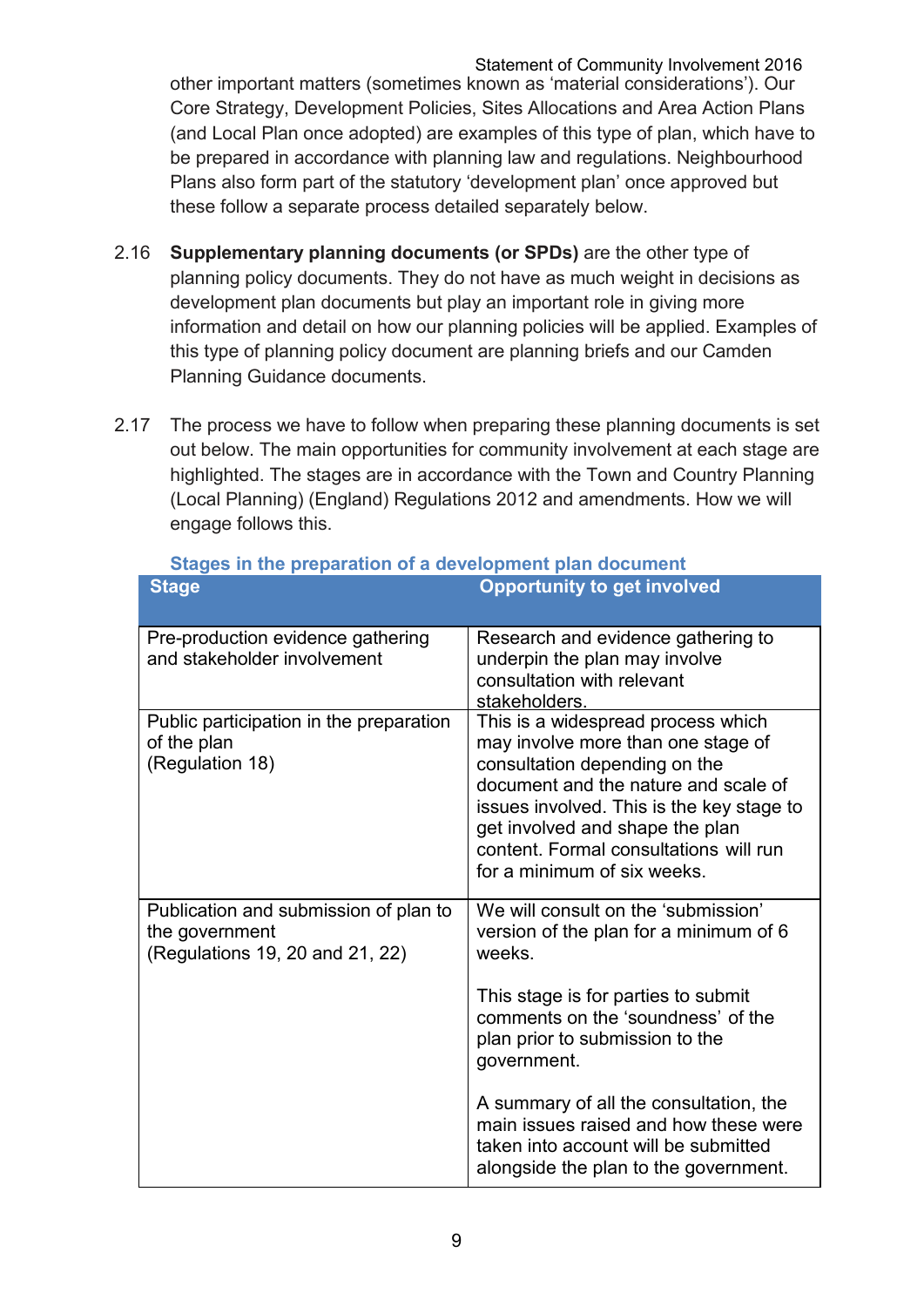| Statement of Community Involvement 2016 |
|-----------------------------------------|
|-----------------------------------------|

| <b>Stage</b>                                                          | <b>Opportunity to get involved</b>                                                                                                                                                                                                                                                                                                                                                                                                                                      |
|-----------------------------------------------------------------------|-------------------------------------------------------------------------------------------------------------------------------------------------------------------------------------------------------------------------------------------------------------------------------------------------------------------------------------------------------------------------------------------------------------------------------------------------------------------------|
| Examination of the plan by a Planning<br>Inspector<br>(Regulation 24) | Relevant consultees and those who<br>made a representation at the<br>submission stage will be notified of<br>the examination.                                                                                                                                                                                                                                                                                                                                           |
|                                                                       | The examination includes<br>consideration of the comments<br>received during the previous stage and<br>will involve public examination<br>hearings. Those who responded may<br>be invited to attend an examination<br>hearing by the Inspector.<br>The examination may result in the<br>Inspector posing additional questions<br>for the Council and other bodies<br>making representations. This<br>information / correspondence will be<br>made publically available. |
| Publication of the Inspector's<br>recommendations<br>(Regulation 25)  | Following the Examination the Inspector<br>will publish a report which assesses the<br>'soundness' of the planning document.                                                                                                                                                                                                                                                                                                                                            |
|                                                                       | This report will contain the Inspector's<br>recommendations and any Modifications<br>(if necessary) to the planning document.<br>This report will be publicly available                                                                                                                                                                                                                                                                                                 |
|                                                                       | If considered to be significant 'material<br>changes' the Inspector can advise a<br>further round of public consultation,<br>usually for 6 weeks                                                                                                                                                                                                                                                                                                                        |
| Adoption of the plan by the Council<br>(Regulation 26)                | This is the final stage where the plan is<br>formally adopted by the Council.                                                                                                                                                                                                                                                                                                                                                                                           |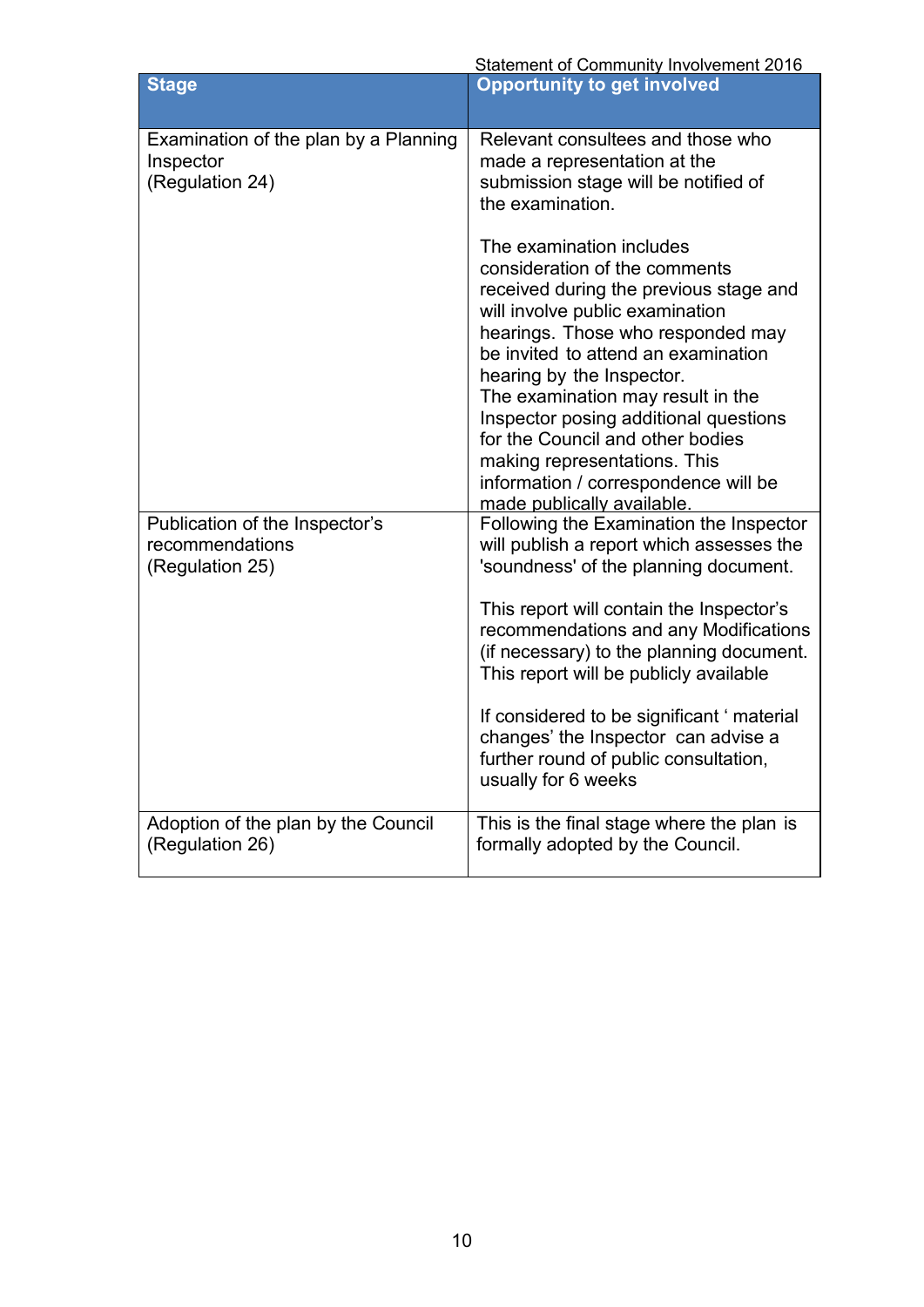Statement of Community Involvement 2016

**Stages in the preparation of a supplementary planning document (SPD) Stage Opportunity to get involved**

| uuyu                                                                                        | $\sigma$                                                                                                                                                                                                                                                  |
|---------------------------------------------------------------------------------------------|-----------------------------------------------------------------------------------------------------------------------------------------------------------------------------------------------------------------------------------------------------------|
| Development of evidence base and<br>preparation of draft SPD                                | This may involve a range of different<br>consultation and engagement<br>activities depending on the topics and<br>coverage of the SPD.                                                                                                                    |
| Public consultation on the draft<br>supplementary planning document<br>(Regulation 12 & 13) | This is the key stage to shape the<br>content of the plan.                                                                                                                                                                                                |
|                                                                                             | Statutory minimum of four to six<br>week period for parties to submit<br>representations.                                                                                                                                                                 |
| Adoption of the supplementary planning<br>document by the Council (Regulation 14)           | This is the final stage where the plan<br>is formally adopted by the Council<br>and an adoption statement is<br>published. The council is required to<br>inform anyone who asked to be<br>notified and will inform those on the<br>local policy database. |

# **Who we will involve when we are preparing our planning policies**

2.18 We are required to consult a wide range of organisations, groups and stakeholders during the process of preparing our planning policies and want to ensure that all relevant people have the opportunity to help shape these documents.

# **Specific and General Consultation bodies**

- 2.19 We are required to seek views from a range of general and specific consultees who are relevant to the document being prepared. These may be groups that have expertise and knowledge in particular subjects or represents specific interest groups.
- 2.20 These may include:
	- amenity groups;
	- tenants/residents associations;
	- businesses based in the borough;
	- infrastructure providers;
	- organisations that represent the interests of specific parts of the community;
	- land owners; and
	- anyone else who has requested to be involved.
- 2.21 The full statutory requirements are set out in Annex 2
- 2.22 **Other consultees -** We also maintain a database of people and organisations who wish to be informed about opportunities to be involved in, and progress on, the preparation of our planning policies. We will use this database at each relevant stage of the plan production to update on progress. Please email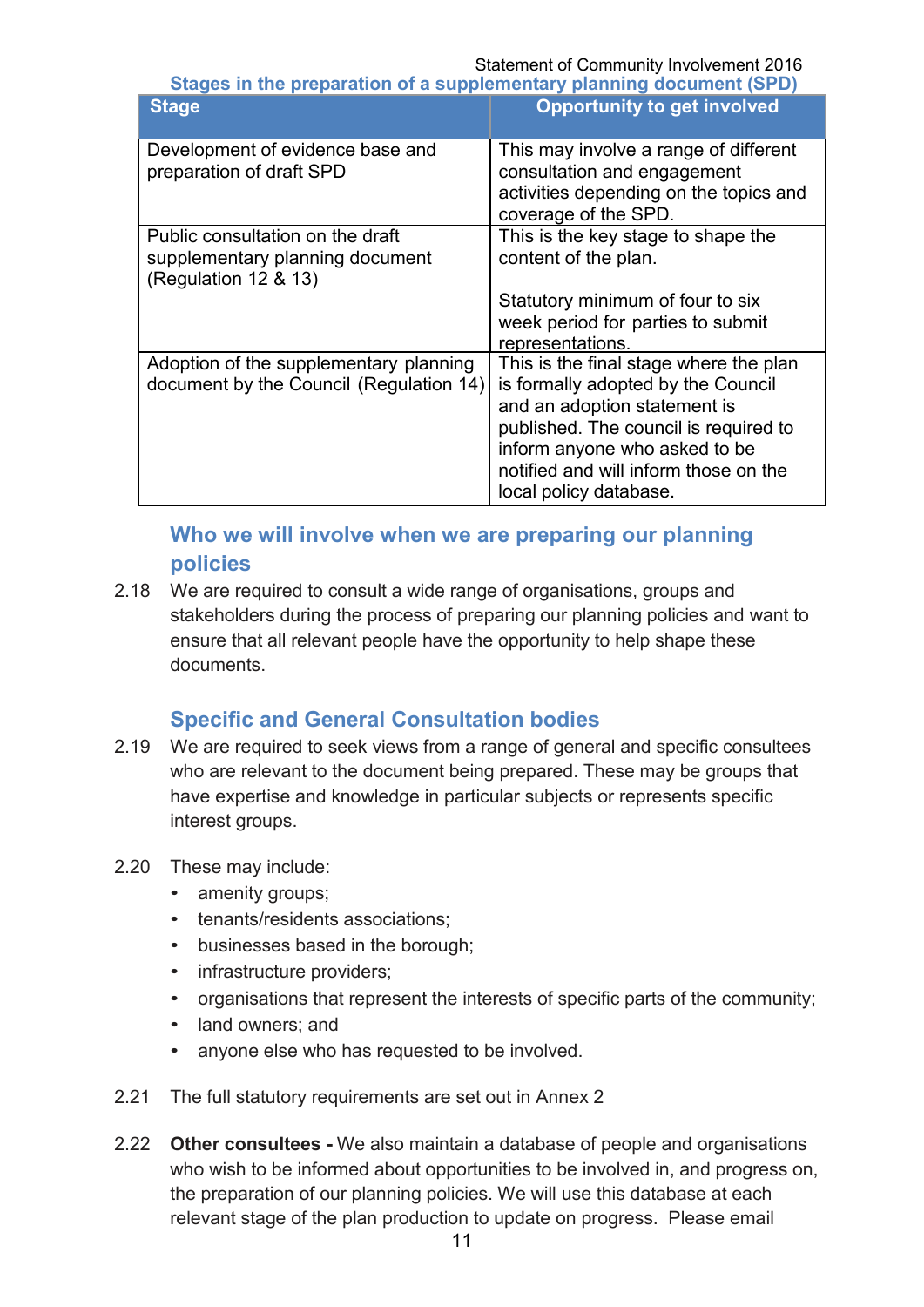Statement of Community Involvement 2016 [planningpolicy@camden.gov.uk](mailto:planningpolicy@camden.gov.uk) if you would like to be added to our database.

2.23 **Duty to Cooperate bodies** - The Localism Act 2011 places a 'duty to cooperate' on local planning authorities and neighbouring boroughs for any cross boundary issues. There is also a requirement for the local authority to cooperate with various public bodies for any cross boundary issues. These bodies play a key role in delivering local aspirations and cooperation between them and local planning authorities is vital in order to make planning policies as effective as possible on strategic cross boundary matters. The duty is to cooperate, not to agree. The bodies are set out in Annex 2.

## **How we will involve the community in preparing policies**

- 2.24 The ways that we may use to involve the community and stakeholders in the production of planning policy documents are set out in the table below.
- 2.25 The methods we use at any particular stage will depend on:
	- the appropriateness of the method for that particular consultation;
	- the nature of topic being considered;
	- the geographic coverage of the document;
	- the stage of the planning process reached;
	- the need for specialist knowledge; and
	- the availability of resources.

#### **Ways of involving the community in preparing planning policy documents**

| <b>Method of involving</b><br>the community | <b>Explanation</b>                                                                                                                                                                                                                                     |
|---------------------------------------------|--------------------------------------------------------------------------------------------------------------------------------------------------------------------------------------------------------------------------------------------------------|
| Website                                     | All planning policy documents, consultations and<br>supporting information will be available on our<br>website. We may also use the website for online<br>comment forms, questionnaires and feedback or other<br>consultation websites such as vox up. |
| Social Media                                | We may use social media, such as twitter, or online<br>blogs.                                                                                                                                                                                          |
| Email                                       | We will use emails as our main method of<br>communication. Emails may include information on<br>consultations, responses, and the stage of preparation<br>reached, adoption and general updates.                                                       |
| <b>Planning Policy</b><br>database          | We will email updates from this database to keep<br>people updated on all relevant planning policy matters.<br>If you would like to be added to this database, please<br>email planningpolicy@camden.gov.uk                                            |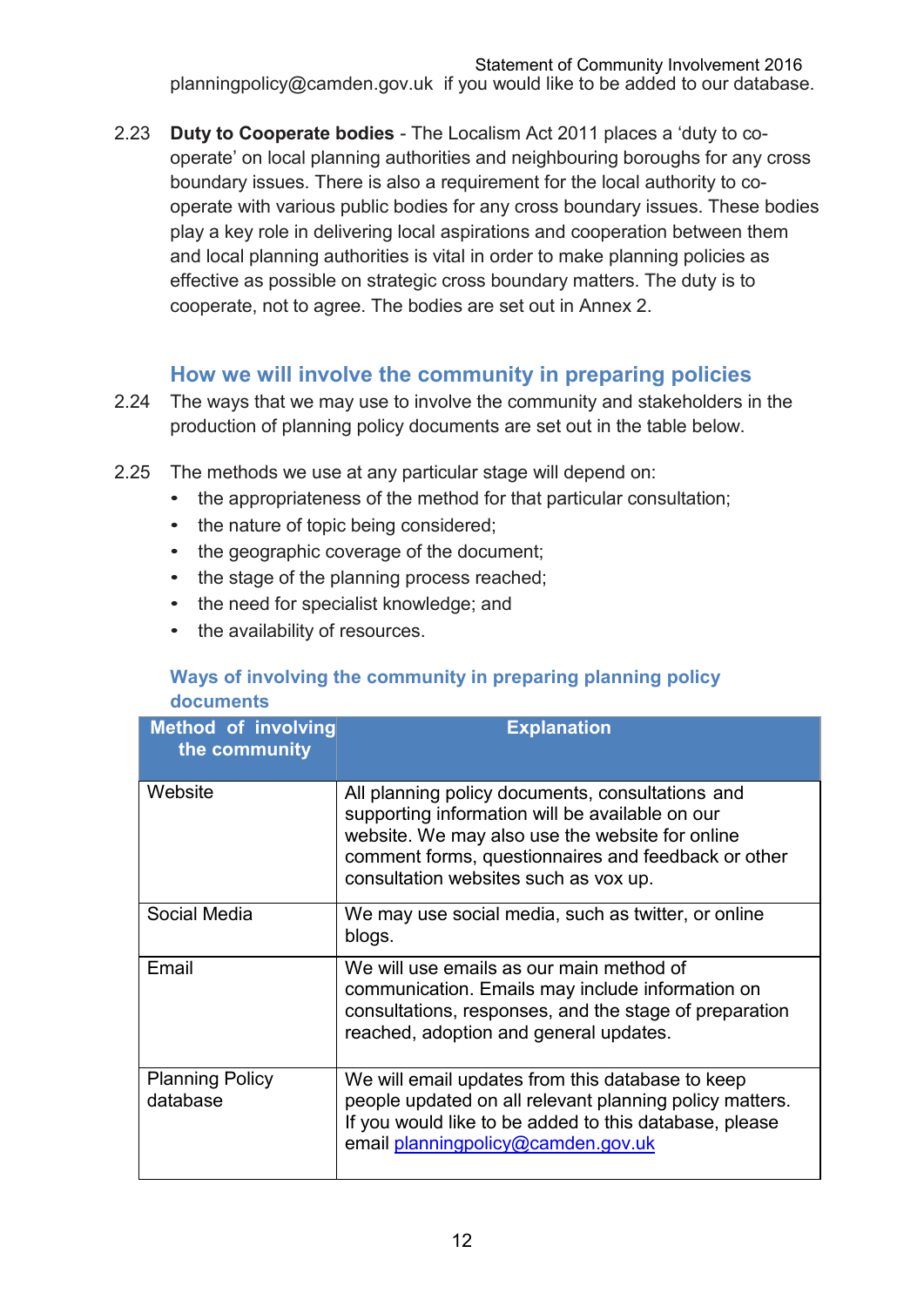| Statement of Community Involvement 2016 |  |
|-----------------------------------------|--|
|-----------------------------------------|--|

| Local press                    | <u>Statement of Community involvement zo it</u><br>We may advertise certain consultations and stages of<br>plan preparation in the local press. These adverts will<br>let you know where you can find more information and<br>how to get involved. |
|--------------------------------|----------------------------------------------------------------------------------------------------------------------------------------------------------------------------------------------------------------------------------------------------|
| <b>Meetings</b>                | We may meet with groups and organisations relevant<br>to the document being prepared. We may also hold<br>public meetings where individuals can contribute their<br>thoughts.                                                                      |
| Attending<br>group<br>meetings | We may offer to attend meetings which are held by<br>existing groups to discuss, clarify or explain issues or<br>documents.                                                                                                                        |
| Workshops                      | Workshops and facilitated events may be appropriate<br>to discuss issues in detail and ensure that a range of<br>people have a chance to express their concerns.                                                                                   |
| <b>Exhibitions</b>             | Exhibitions may be used to explain specific proposals<br>and, when staffed, are useful for clarifying our approach<br>and generating feedback.                                                                                                     |
| <b>Targeted meetings</b>       | It may be necessary to arrange meetings with groups<br>who do not normally respond to planning<br>consultations to make sure their views are heard.                                                                                                |
| Local publicity                | Where appropriate, additional publicity measures<br>may be taken at a local level.                                                                                                                                                                 |

# **How we will use the results of consultation and engagement**

- 2.26 When a consultation ends we will consider the comments we have received and prepare a revised version of the policy document. We will also produce a consultation statement, which will set out:
	- who was consulted;
	- how they were consulted;
	- a summary of the main issues raised in the comments; and
	- how the comments have been taken into account.
- 2.27 The summary will be published on our website alongside the consultation documents.

# **Adoption of planning policies**

2.28 Once we have followed the steps in the tables on pages 10 and 11, the policy document will be formally adopted by the Council. Development Plan Documents must be adopted by Full Council. Supplementary Planning Documents will be adopted by the Cabinet Member for Regeneration, Transport and Planning.

# **Sustainability Appraisal**

2.29 The Council is required to carry out a Sustainability Appraisal for some of the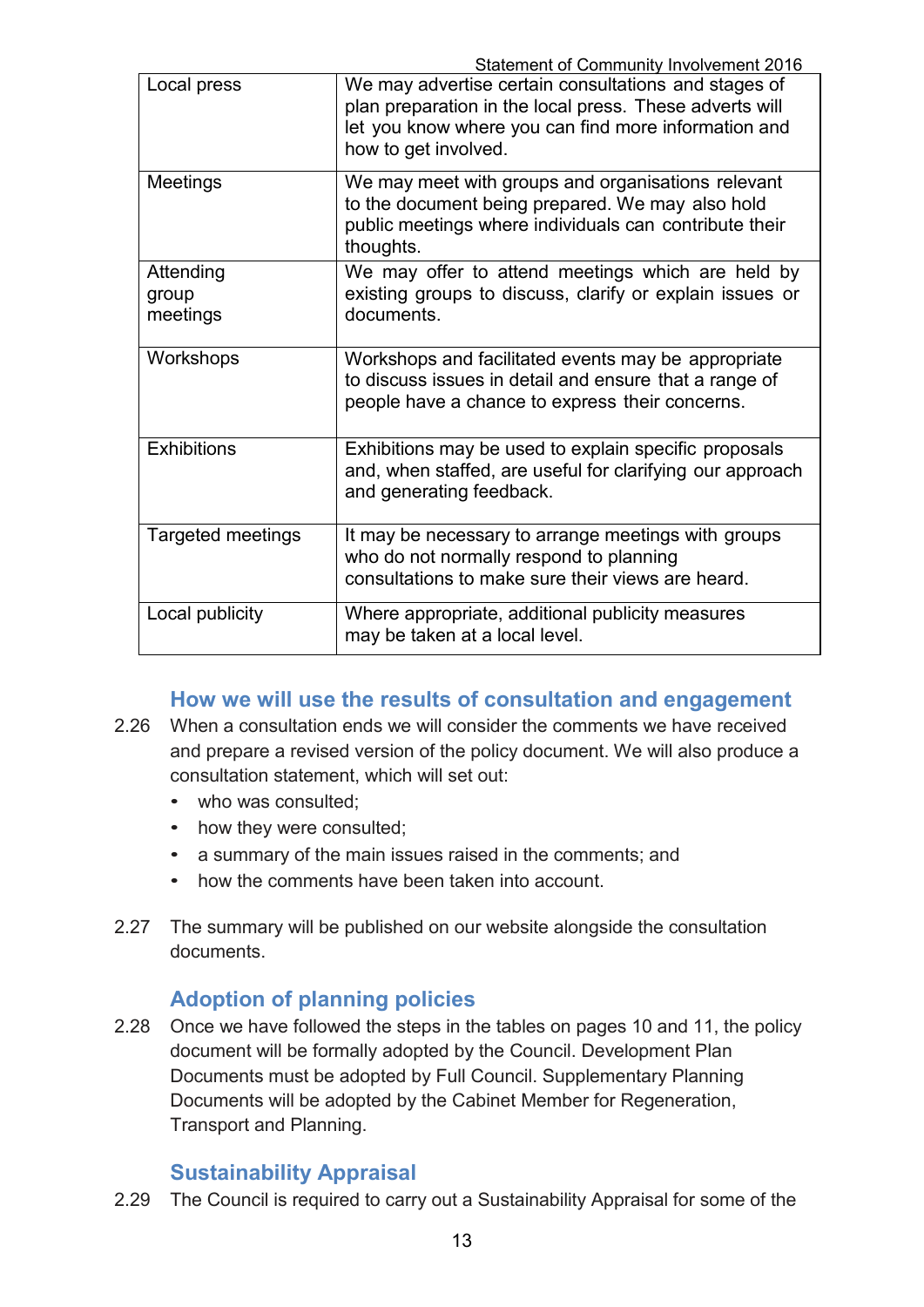Statement of Community Involvement 2016 planning policy documents listed above, which may include Strategic Environmental Assessment (SEA) An integrated Sustainability Appraisal (including SEA) assesses how a plan meets environmental, economic and social objectives. It is intended to improve the planning system's ability to promote sustainable development. We will consult relevant stakeholders on the 'scope' of the appraisal prior to its start. We will publish the Sustainability Appraisal alongside the planning policy document it appraises and invite comments on it. A final Sustainability Appraisal will be published before the policy document is adopted by the Council.

# **Where you can see our planning policy documents**

- 2.30 All planning policy documents and consultation material will be made available on our website to view and download at [www.camden.gov.uk/planning](http://www.camden.gov.uk/planning).
- 2.31 Where we have printed copies of our documents they will be available for inspection at 5 Pancras Square Library.

# **Neighbourhood Planning**

- 2.32 The Localism Act 2011 enables local community groups, subject to specified procedures, to apply to the Council for designation as Neighbourhood Forums and for the designation of Neighbourhood Areas. Forums are responsible for preparing Neighbourhood Development Plans, Community Right to Build Orders or Neighbourhood Development Orders.
- 2.33 A Neighbourhood Development plan has to follow a similar process to that carried out by the Council for a Development Plan Document (but on a local scale) including public consultation and the examination process may involve a Public Hearing in some cases. However, there is an additional step of a local referendum whereby if more than half the vote is in favour, the plan must be adopted by the Council.

# **Stages in the preparation of a Neighbourhood Plan**

2.30 For further guidance on preparing neighbourhood area and forum applications and Neighbourhood Development Plan, please see the Council's Guide to Neighbourhood Planning.

| <b>Stage</b>                                                             | Opportunity to get involved and who leads<br>on the consultation                                                                                                                                 |
|--------------------------------------------------------------------------|--------------------------------------------------------------------------------------------------------------------------------------------------------------------------------------------------|
| Receipt of<br>Neighbourhood Area /<br>Neighbourhood Forum<br>application | The council shall consult for not less than 6<br>weeks, as soon as possible after receipt of a<br>complete application.                                                                          |
| (Reg 6 & 9)                                                              | We will publish the applications on the website<br>and bring the applications to the attention of<br>people who live, work or carry on business in<br>the area to which the application relates. |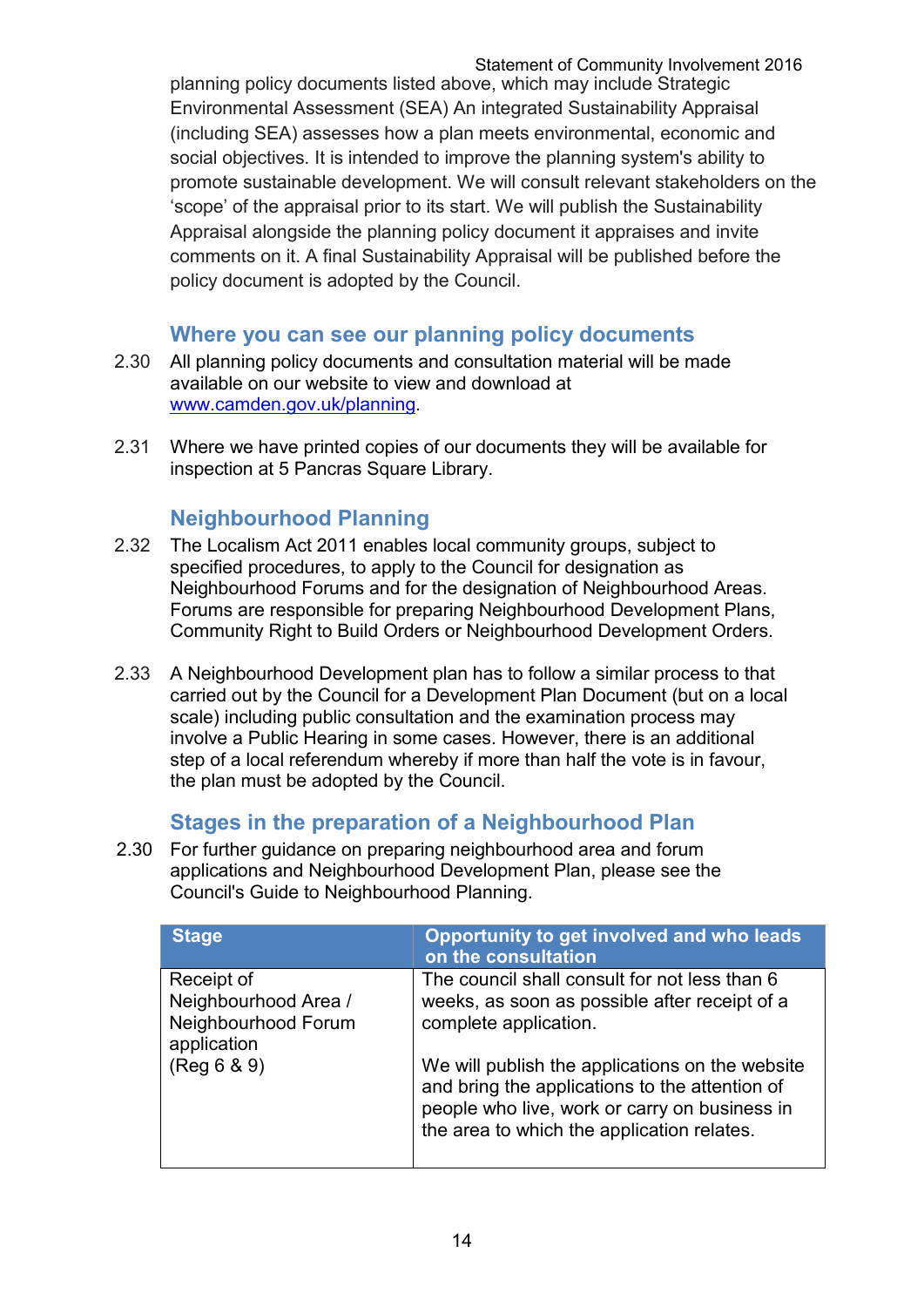|                                                                                                   | <b>Statement of Community Involvement 2016</b>                                                                                                                                                                                                                                                                                                          |  |
|---------------------------------------------------------------------------------------------------|---------------------------------------------------------------------------------------------------------------------------------------------------------------------------------------------------------------------------------------------------------------------------------------------------------------------------------------------------------|--|
| <b>Publishing Designation of</b><br>Neighbourhood Area and<br>Neighbourhood Forum<br>(Reg 7 & 10) | If the Council approves the application, we will<br>publicise the decision on the website and in<br>such a manner to bring the designations to the<br>attention of people who live, work or carry on<br>business in the area to which the application<br>relates.                                                                                       |  |
|                                                                                                   | If refusing an area or forum application. The<br>Council will publish:<br>a decision statement setting out the<br>reasons for refusal<br>details of where the decision may be<br>inspected                                                                                                                                                              |  |
| Publicity by the<br>Neighbourhood Forum (NF)<br>of a Neighbourhood                                | The Neighbourhood Forum leads on this<br>stage.                                                                                                                                                                                                                                                                                                         |  |
| Development Plan prior to<br>submitting to the Council<br>(Reg 14)                                | Before submitting a Neighbourhood<br>Development Plan to the Council, the<br>Neighbourhood Forum should:                                                                                                                                                                                                                                                |  |
|                                                                                                   | consult for a minimum of 6 weeks.                                                                                                                                                                                                                                                                                                                       |  |
|                                                                                                   | ensure that they bring the plan to the<br>attention of people who live, work or<br>carry on business in the area to which<br>the plan relates.                                                                                                                                                                                                          |  |
|                                                                                                   | consult the consultation body listed in<br>$\bullet$<br>Appendix 3, whose interest the NF<br>consider may be affected by the NDP                                                                                                                                                                                                                        |  |
|                                                                                                   | Send a copy of the NDP to the LPA                                                                                                                                                                                                                                                                                                                       |  |
|                                                                                                   | The NF can determine how to consult at this<br>stage but they must draw up a Consultation<br>Statement, setting out who and how they have<br>consulted for the next stage of the process.                                                                                                                                                               |  |
| Following submission to the<br>Council of the                                                     | The Council will                                                                                                                                                                                                                                                                                                                                        |  |
| Neighbourhood<br>Development Plan (NDP)<br>(Reg 16)                                               | Consult for a minimum of 6 weeks<br>publish the NDP on its website<br>$\bullet$<br>bring the NDP to the attention of people<br>$\bullet$<br>who live, work or carry on business in<br>the area to which the plan relates.<br>consult the consultation bodies referred<br>$\bullet$<br>to in the Neighbourhood Forum's<br><b>Consultation Statement.</b> |  |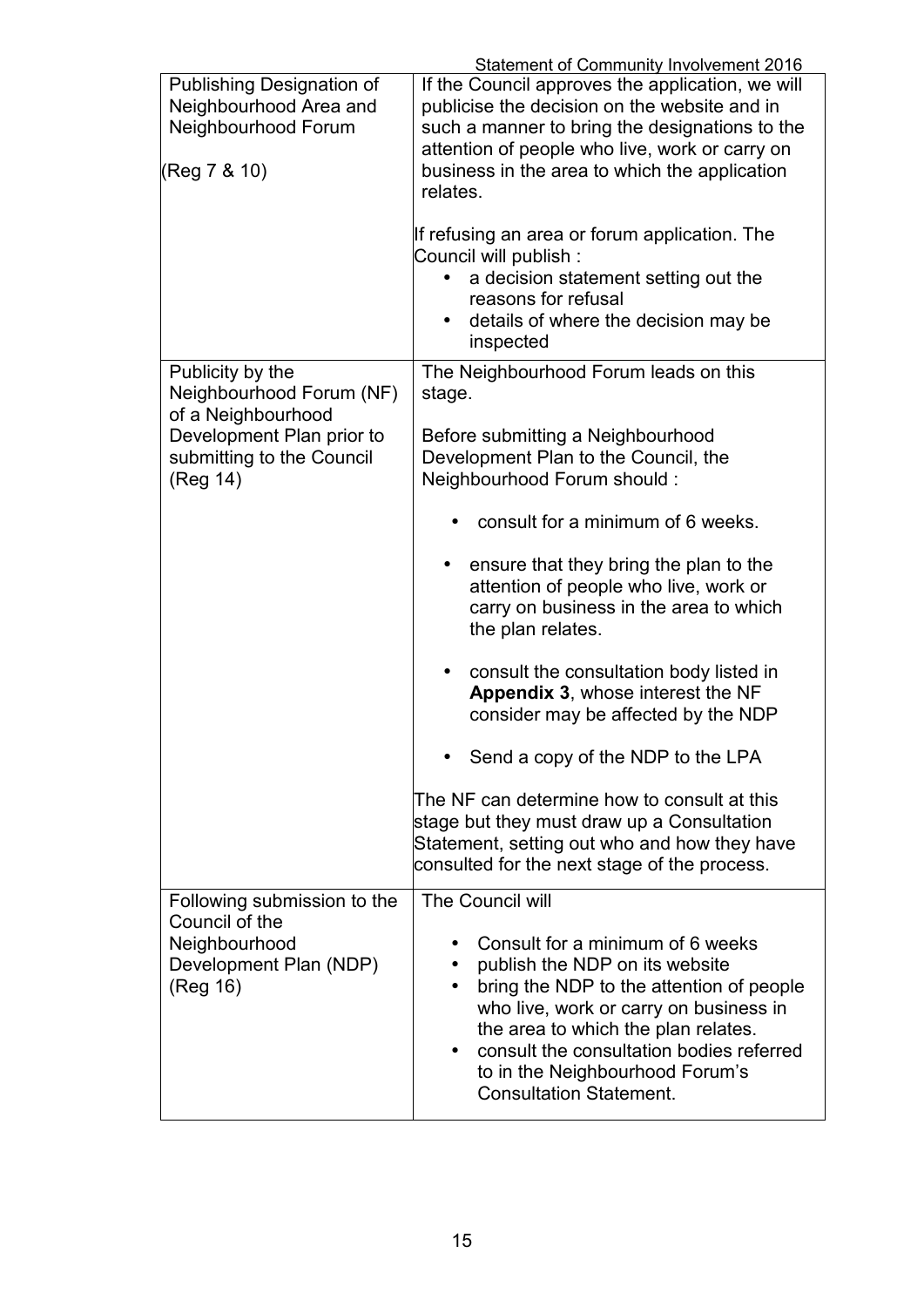| Statement of Community Involvement 2016                                               |
|---------------------------------------------------------------------------------------|
| As soon as possible after considering the                                             |
| examiners recommendations and deciding to take                                        |
| forward a NDP the Council must publish on the                                         |
| (1990 Act schedule 4B para12 website and in such a manner to bring the report         |
| $(11 \& 12)$ Regulations 18 & 19) to the attention of people who live, work or carry  |
| on business in the area:                                                              |
|                                                                                       |
| the examiner's report.                                                                |
| its decisions and reasons in response to<br>$\bullet$                                 |
| the examiner's report in a 'decision                                                  |
| statement'.                                                                           |
|                                                                                       |
| The Council will send a copy to the                                                   |
| Neighbourhood Forum and anyone who asked                                              |
| to be notified of the decision.                                                       |
|                                                                                       |
| It is the Council's responsibility to publicise the                                   |
| referendum in accordance with Neighbourhood<br>Planning (Referendum) Regulations 2012 |
| requirements.                                                                         |
|                                                                                       |
| As soon as possible - after a successful                                              |
| referendum <sup>*</sup> -the Council should publish the                               |
| NDP and an adoption statement and notify any                                          |
| person that has asked to be notified that it has                                      |
| been made.                                                                            |
|                                                                                       |
|                                                                                       |

# **Ways of involving the community in Neighbourhood Plans**

- 2.34 The ways that the Council may use to bring a neighbourhood planning matter to the attention of people who live, work or carry out business in the area include:
	- advertisement in a local newspaper
	- site notices around the Plan area
	- email to the consultation bodies set out in the Neighbourhood Forums Consultation Statement
	- email to those on our planning policy database
	- inclusion in planning newsletter, which updates people on all planning policy matters and is published on the Council website.
- 2.35 The ways that Neighbourhood Forums may use to bring a neighbourhood planning matter to the attention of people who live, work or carry out business in the area will be determined by each individual Neighbourhood Forum.
- 2.36 Their approach should be based their engagement strategy that forms part of their Forum and Area applications and will be set out in their Consultation Statement, that is part of the neighbourhood planning process.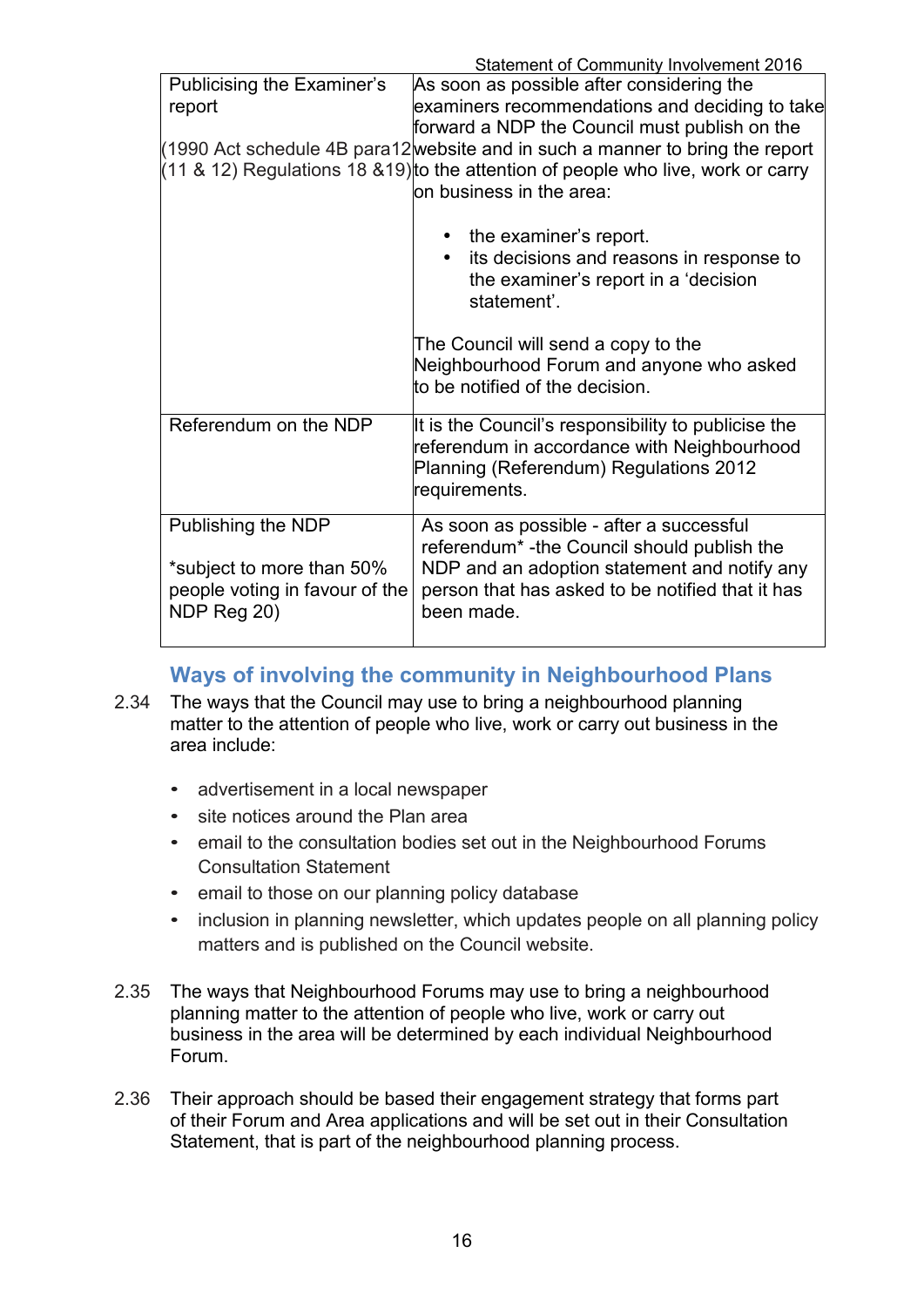# **3. Involvement in planning applications**

## **The planning application process**

- 3.1 The Council considered over 4,700 planning applications in 2014/15. This included applications for development, changes of use, and works to listed buildings and advertisements.
- 3.2 The planning application process is shown in the chart below:



# **Who makes decisions on planning applications?**

- 3.3 The Council makes decisions on applications, taking into account the advice of planning officers, the development plan and other relevant material considerations. There are two ways in which applications can be determined:
	- delegated powers; or
	- Development Control Committee.
- 3.4 Most smaller-scale proposals where no relevant planning objections have been received and most refusals of permission can be decided by powers delegated by the Council to the Director of Culture and Environment.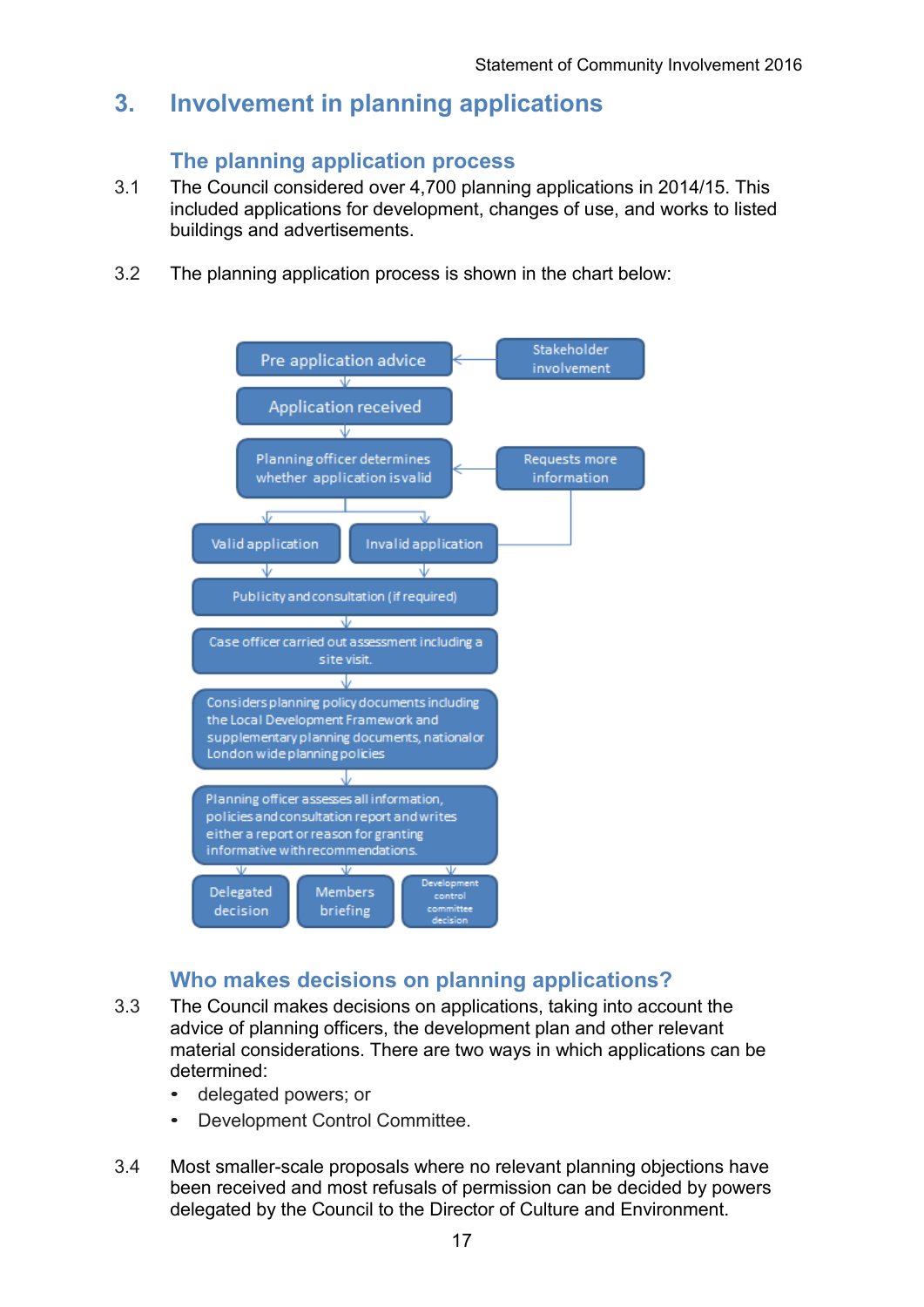3.5 The consultation arrangements and application of planning policy is the same whichever route is chosen.

## **Pre-application discussions with applicants**

3.6 Most applications can benefit from having planning advice before they are submitted. Pre-application discussions provide greater certainty and clarity to an applicant by identifying planning issues and requirements at an early stage, when they can influence the scheme before its submission. This gives the Council opportunity to encourage applicants to undertake preapplication consultation. These discussions are confidential and the submission of a request for pre-application advice will not be publicised.

## **Pre-application consultation**

- 3.7 We strongly encourage all applicants to consult any neighbours who may be affected by their proposals before they submit a planning application. We encourage other groups such as local Conservation Area Advisory Committees (CAACs) and any other local interest groups to be consulted. It is especially important to undertake consultation on a wider scale for major, or potentially controversial, proposals were:
	- the proposals are likely to have a significant impact on the environment or on the local community, and
	- the nature of the development is likely to attract significant local interest.
- 3.8 Pre-application consultation provides an opportunity for neighbours, local communities and stakeholders to discuss any proposals with the applicant so any issues can be raised directly with the applicant and influence their proposals.
- 3.9 We cannot require a developer to undertake pre-application discussions or pre-application consultation. The onus is on the application to carry out preapplication consultation.
- 3.10 As part of pre-application discussions we expect the applicant / agent to agree the extent and type of pre-application consultation with us to make sure that the consultation process proposed is suitable. Whilst the consultation will be undertaken by the applicant Council officers will recommend suitable methods, such as Development Forums/Exhibitions.
- 3.11 Where pre-application consultation is carried out, applicants should prepare a report summarising the type of consultation carried out, the key issues raised and how the scheme addresses these issues. This report should be submitted with any subsequent planning application.

### **Development forums**

- 3.12 A development forum is a public meeting organised by the Council at the pre- application stage which brings together interested parties to comment on planning proposals for major schemes or those likely to be of significant local interest. Developers can present their proposals in public before they make a formal application.
- 3.13 The forum does not replace the Council's formal consultation process on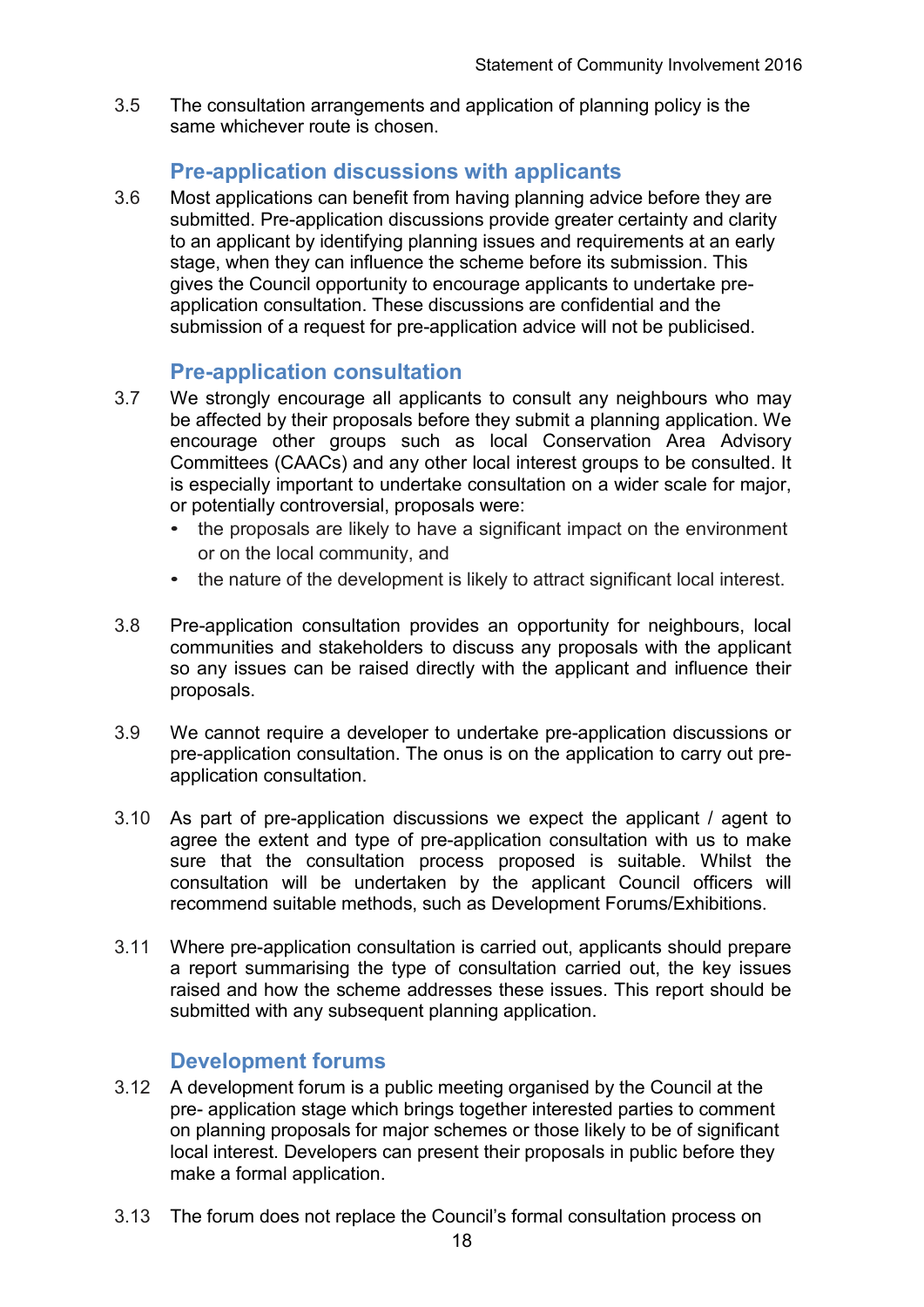applications, but aims to raise local awareness of a scheme at an early stage. The benefits are local residents, businesses and groups are able to ask questions and make comments before the proposal is finalised prior to submission to the Council.

3.14 The Council expects that development forums will be carried out at the expense of the applicant/developer.

## **Our approach to planning obligations**

- 3.15 In some circumstances we will not reach a decision on an application until the applicant has entered into a planning obligation (also sometimes known as a section 106 agreement). This is a legal agreement between the owners of the application site and the Council. They normally deal with how a development will be carried out or the provision of new or improved infrastructure, community services or facilities.
- 3.16 Large scale developments generally have more complex obligations attached, however obligations may also be applied to small scale developments to achieve measures such as car-free/car-capped housing or construction management plans to manage the impacts of construction.
- 3.17 The negotiation of individual agreements will be carried out by Council officers. Through consultations at pre-application stage and as part of the consideration of planning applications, the local community and key stakeholders can also give their views on the content of any likely planning obligations. These may be taken into consideration when the Council determines the application.
- 3.18 You can find an explanation of the nature and type of planning obligations we may require in the part of our [Camden Planning Guidance](http://www.camden.gov.uk/ccm/content/environment/planning-and-built-environment/development-plans-and-policies/supplementary-planning-guidance/file-storage-items/camden-planning-guidance--consultation-draft.en) 8 - Planning Obligations, which has also been the subject of consultation with the community. This sets out our approach towards the collection of contributions with identified priorities.

### **Community Infrastructure Levy**

- 3.19 The Community Infrastructure Levy (CIL) is a charge by local authorities to collect funds from new developments. The money raised will be used to fund local infrastructure such as schools, community facilities, transport improvement and open spaces.
- 3.20 Two separate CIL's are collected by Camden the Mayor of London CIL and Camden CIL. More information on CILs can be found on our website.

### **Planning performance agreements**

3.21 We strongly encourage a collaborative approach to important developments through the use of Planning Performance Agreements (PPAs) for 'major' developments (that is, of 10 or more homes or 1000 square metres or more of commercial floorspace). These agreements would also include a community engagement strategy. There is more information on PPAs on our website.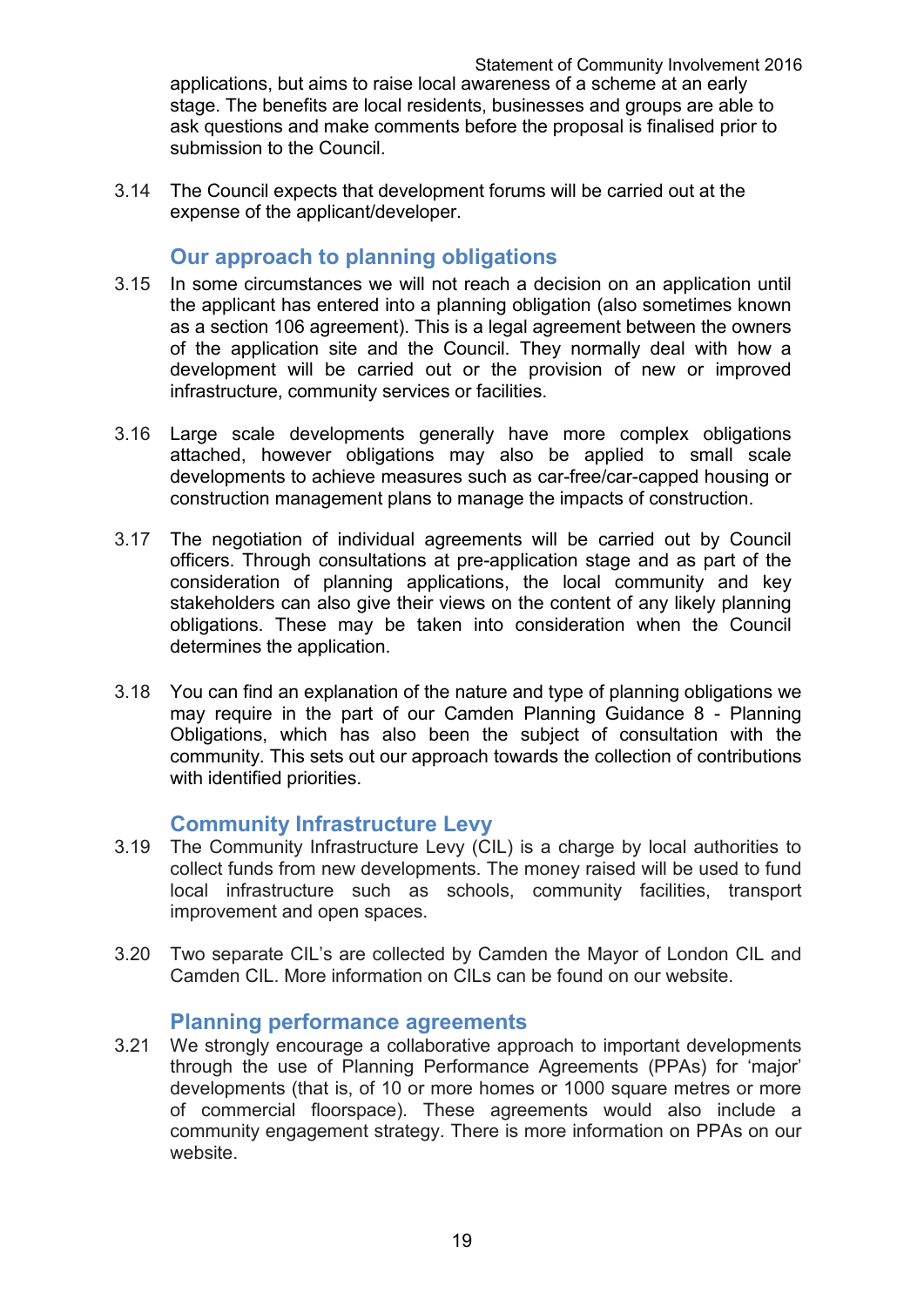# **How we will let you know about planning applications**

- 3.22 We are required to publicise most planning applications. This gives people the opportunity to express their views on the proposals. Minimum requirements for how people are notified of planning applications are set down in legislation and explained in the table below.
- 3.23 We will use the following methods to notify the community about planning applications:

| <b>Notification method</b>     | <b>Statutory?</b> | <b>Comment</b>                                                                                                                                                                                                                                                                                                                                                              |
|--------------------------------|-------------------|-----------------------------------------------------------------------------------------------------------------------------------------------------------------------------------------------------------------------------------------------------------------------------------------------------------------------------------------------------------------------------|
| Website email alerts           | <b>No</b>         | You can subscribe to receive planning<br>application email alerts either by<br>property(s), ward or conservation area.<br>The email alert contains details of<br>proposals and links to the application<br>documents and comments form. You<br>will notification of applications<br>received, decided and any appeals.                                                      |
| Camden Account                 | <b>No</b>         | If you a Camden Account holder you<br>will see current planning applications<br>near you in the Planning section of<br>your account.                                                                                                                                                                                                                                        |
| Site notices                   | Yes*              | These are displayed in a public place<br>at or near the application site. They<br>contain details of the proposal, where<br>plans can be viewed and the name of<br>a contact officer dealing with the<br>application. One or more notices may<br>be displayed depending on the size<br>and location of the proposed<br>development. The notice is displayed<br>for 21 days. |
| Website                        | Yes               | Camden's website contains details of<br>all applications including copies of all<br>associated documents and drawings.<br>You can search by a number of<br>criteria, track the progress of<br>applications and submit comments<br>online.                                                                                                                                   |
| Weekly list of<br>applications | <b>No</b>         | A copy of the list of applications we<br>have received in a particular week is<br>published on the website and remains<br>there for four weeks.                                                                                                                                                                                                                             |

#### **Notification methods for planning applications**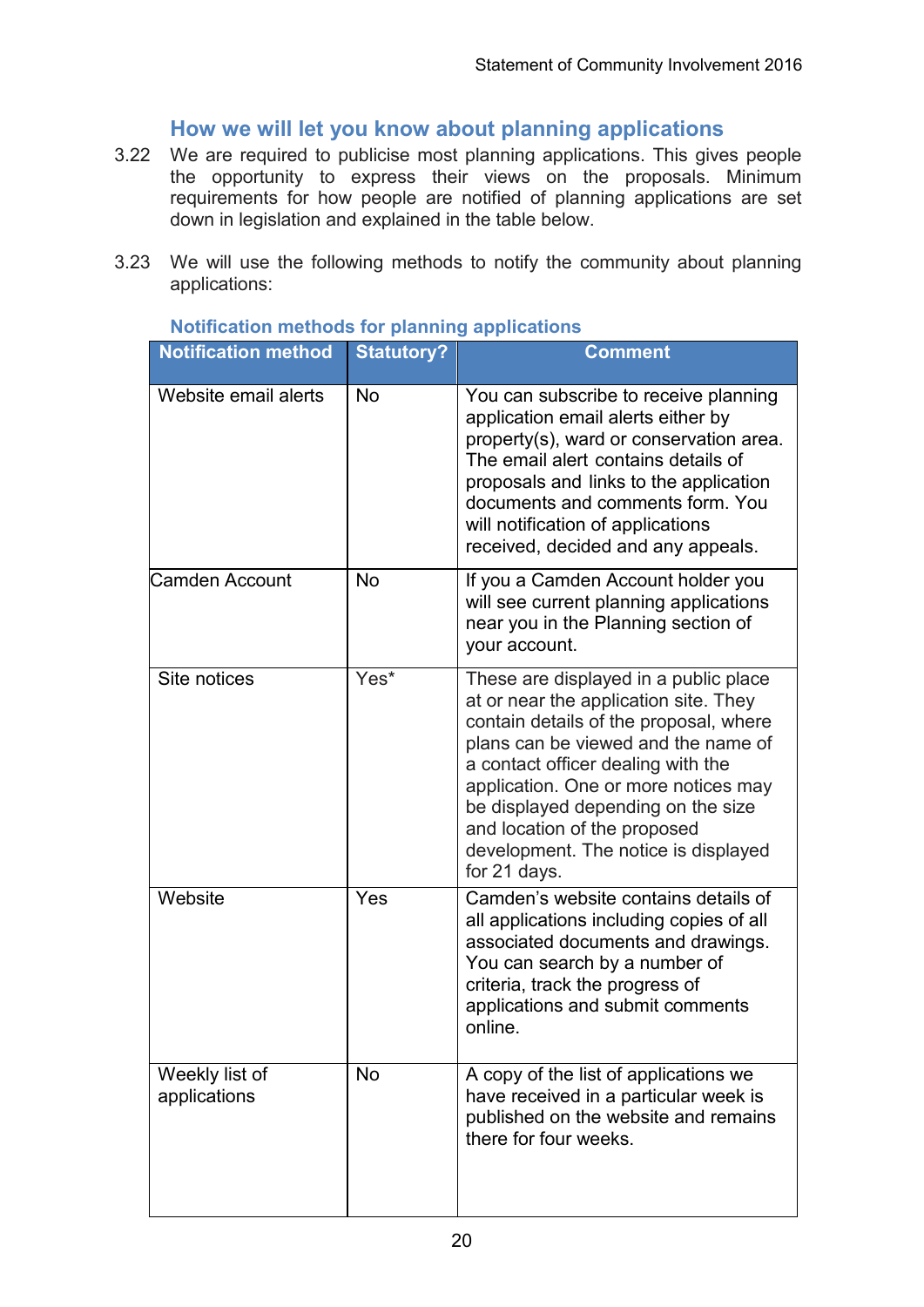| <b>Notification</b><br>method                                             | <b>Statutory</b> | <b>Comment</b>                                                                                                                                                                                                                                                                                                                                                        |
|---------------------------------------------------------------------------|------------------|-----------------------------------------------------------------------------------------------------------------------------------------------------------------------------------------------------------------------------------------------------------------------------------------------------------------------------------------------------------------------|
| Press notice                                                              | Yes              | A notice is placed every week in a<br>local newspaper for the following<br>types of applications:<br>major applications<br>listed building consent<br>developments affecting the<br>character or appearance of a<br>conservation area<br>applications accompanied by an<br><b>Environmental Impact Assessment</b><br>(EIA)<br>departures from the development<br>plan |
| Online map of<br>planning applications<br>submitted in the last 7<br>days | <b>No</b>        | A map showing the location of all<br>planning applications submitted in the<br>last 7 days is available on our<br>website. This can be found online.                                                                                                                                                                                                                  |

- 3.24 \*The statutory requirement for planning applications is only for *either* a site notice or letter.
- 3.25 There is no statutory requirement to consult on the following types of applications. However if you sign up for email alerts or to the Camden Account you will be notified of these within your search criteria:
	- certificates of lawfulness of proposed use or development;
	- certificates of lawfulness of existing use or development;
	- internal alterations only to a Grade II listed building;
	- advertisements;
	- approval of details (exceptions are details for conservation area consents and external works to any listed building);
	- revisions to planning applications once valid; and
	- 'non-material' amendments.

### **Who we will involve**

- 3.26 In deciding how and who to consult on a planning application we take the following into account:
	- regulations about statutory consultation these may require us to consult with some of the statutory consultees listed in Annex 1;
	- the type of application this may make it appropriate to consult with the relevant conservation area advisory committee; and
	- the scale of the proposal and who is likely to be affected by the application.
- 3.27 There is no statutory requirement to consult local civic and amenity societies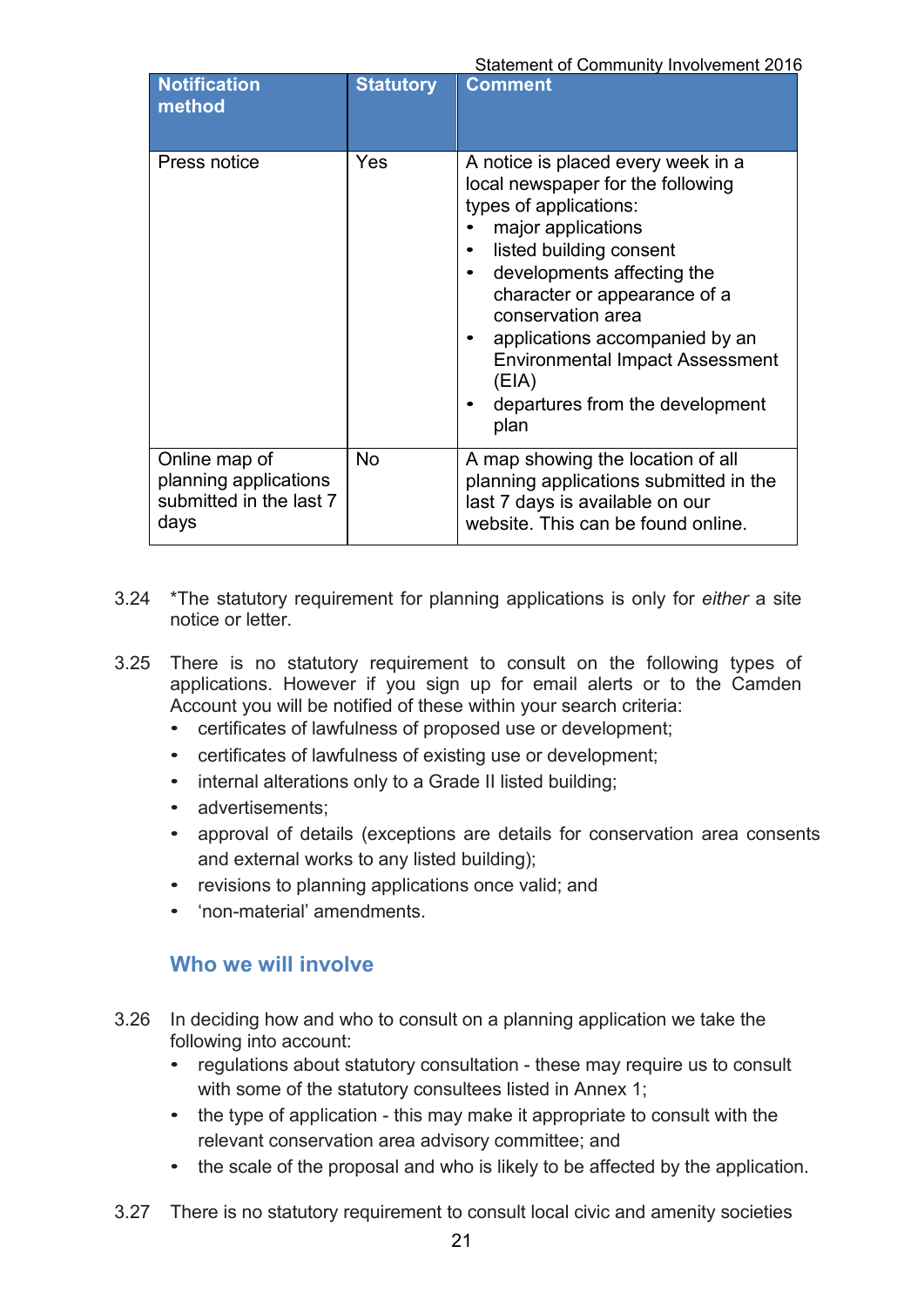Statement of Community Involvement 2016 and residents' associations but we recognise that they are interested in applications in their area and are a continuing source of advice on planning and other applications. In order that these groups are made aware of planning applications, we will promote the use of the email alert facility and will encourage applicants to contact relevant amenity groups in advance of making applications.

3.28 The standards and methods we use to notify people about different types of planning application and appeals are set out below.

| Type of<br>development                                                                                                                                                                                                                                         | <b>Site</b><br>notice | <b>Press</b><br>advert | <b>Email to</b><br><b>CAAC*</b>   | <b>Notes</b> |
|----------------------------------------------------------------------------------------------------------------------------------------------------------------------------------------------------------------------------------------------------------------|-----------------------|------------------------|-----------------------------------|--------------|
| Planning applications<br>involving extensions<br>and alterations which<br>affect the character of a<br>conservation area (such as<br>demolition, changes of use,<br>shop front alterations,<br>alterations to boundary<br>walls)                               | Yes                   | Yes                    | Yes                               |              |
| <b>Listed Building Consent</b><br>applications including<br>approval of details involving<br>extensions or<br>alterations to the external<br>appearance of a listed<br>building (all Grades) and<br>internal alterations only to<br>Grade I and II* buildings. | Yes                   | Yes                    | Yes, if the<br>site is in a<br>CA |              |
| Applications for major<br>developments                                                                                                                                                                                                                         | Yes                   | Yes                    | Yes, if the site<br>is in a CA    |              |
| Planning applications<br>for variation or removal<br>of conditions attached<br>to a previous approval                                                                                                                                                          | Yes                   | Yes if in<br>CA        | Yes if in CA                      |              |
| Planning applications<br>(which fall outside other<br>categories)                                                                                                                                                                                              | Yes                   | <b>No</b>              | <b>No</b>                         |              |
| Telecommunications prior<br>approval                                                                                                                                                                                                                           | Yes                   | Yes if in<br><b>CA</b> | Yes if in CA                      |              |
| Application covered by an<br>Environmental<br><b>Statement</b>                                                                                                                                                                                                 | Yes                   | <b>Yes</b>             | Yes, if in CA                     |              |

#### **Consultation standards for planning applications**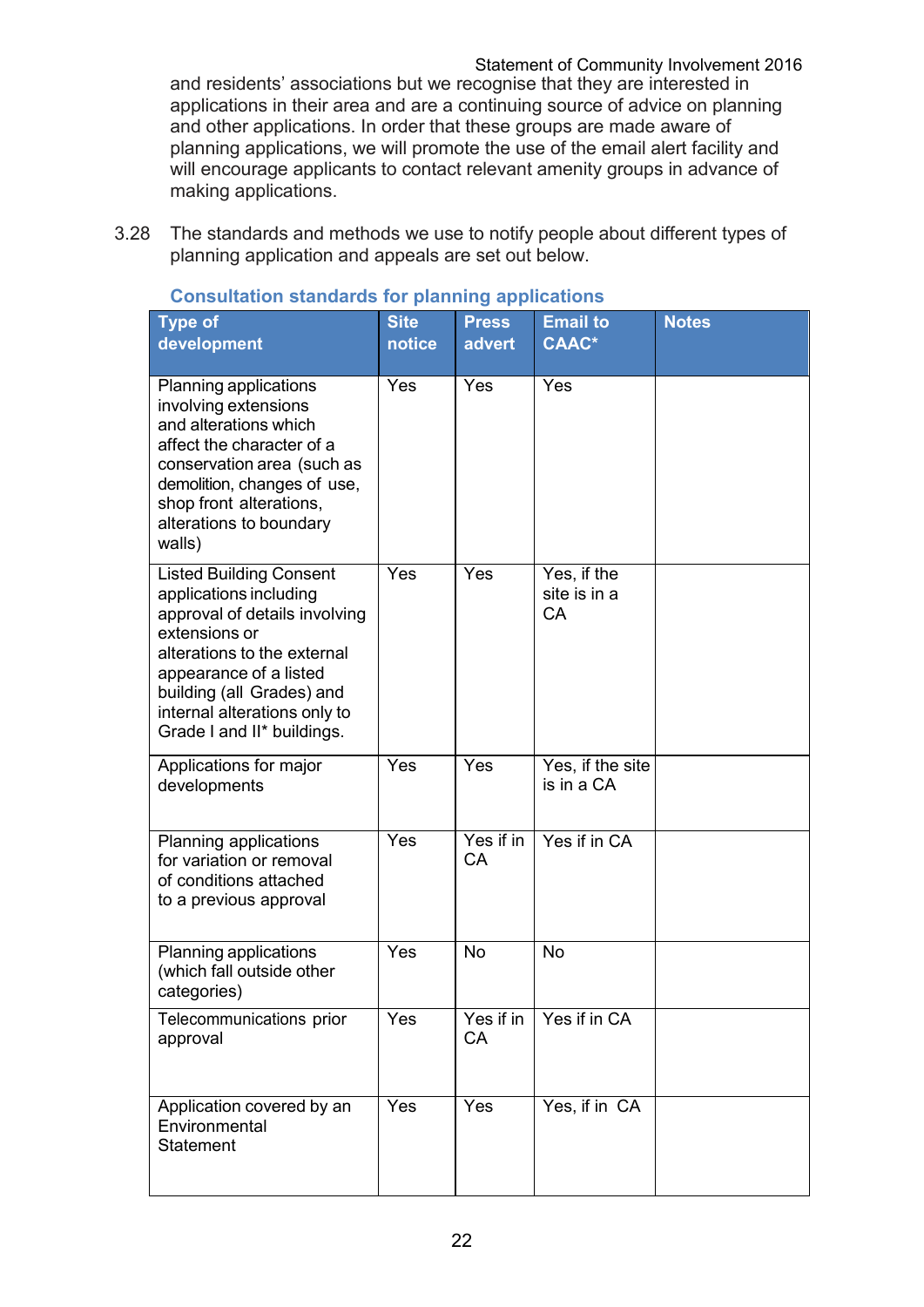Statement of Community Involvement 2016

| <u>UlalChicht Of Obthinumity involvement zo io</u>                                                                                                                     |                              |                        |                                 |                                                                                                                                                          |  |
|------------------------------------------------------------------------------------------------------------------------------------------------------------------------|------------------------------|------------------------|---------------------------------|----------------------------------------------------------------------------------------------------------------------------------------------------------|--|
| <b>Type of development</b>                                                                                                                                             | <b>Site</b><br><b>Notice</b> | <b>Press</b><br>advert | <b>Email to</b><br><b>CAAC*</b> | <b>Notes</b>                                                                                                                                             |  |
| Application which is a<br>Departure from the<br>Development Plan                                                                                                       | Yes                          | Yes                    | Yes, if in a CA                 |                                                                                                                                                          |  |
| Retrospective planning<br>applications (to regularise a<br>situation after enforcement<br>investigations)                                                              | Yes                          | Yes, if in<br>СA       | Yes, if in a<br>CA              | The person $(s)$<br>whose complaint<br>has led to the<br>enforcement<br>investigation will<br>be consulted about<br>the application                      |  |
| Prior approval applications<br>i.e. Householder/ Class A,<br>Part 1, Schedule 2 Prior<br>Approval applications (rear<br>extensions); office to<br>residential Class J. | Yes                          | <b>No</b>              | <b>No</b>                       | The local authority<br>will serve a notice<br>on adjoining<br>owners or<br>occupiers,<br>i.e. those who<br>share a boundary,<br>including to the<br>rear |  |
| High Speed Two (HS2)<br>associated applications                                                                                                                        | Yes                          | Yes                    | Yes if in a<br>CA               |                                                                                                                                                          |  |

#### **Consultation standards for planning appeals**

| <b>Type of development</b>                                                                                              | <b>Site</b><br>notice | <b>Press</b><br><b>Advert</b>                        | <b>Email to</b><br><b>CAAC*</b> | <b>Notes</b>                                                                                                                                                                                                 |
|-------------------------------------------------------------------------------------------------------------------------|-----------------------|------------------------------------------------------|---------------------------------|--------------------------------------------------------------------------------------------------------------------------------------------------------------------------------------------------------------|
| Planning appeals (excluding<br>householder, minor<br>commercial, and<br>advertisement appeals)                          | <b>No</b>             | <b>No</b>                                            | No                              | A letter and/or email<br>would be sent to any<br>person consulted<br>about the application<br>and a letter would be<br>sent to any other<br>person who made<br>representations<br>about that<br>application. |
| Appeals against an<br>Enforcement notice                                                                                | <b>No</b>             | <b>No</b>                                            | <b>No</b>                       | The person(s) whose<br>complaint has led to<br>the enforcement<br>investigation will be<br>sent a letter and/or<br>email about the<br>appeal.                                                                |
| If a Ground (a) appeal where<br>a planning application for the<br>same works has not been<br>determined by the Council. | Yes                   | Yes, if the<br>site is in a<br>CA/listed<br>building | Yes if in<br><b>CA</b>          | <b>Consultation would</b><br>be undertaken in the<br>same manner as if a<br>planning application<br>has been submitted.                                                                                      |

*\* CAAC - conservation area advisory committee CA – conservation area*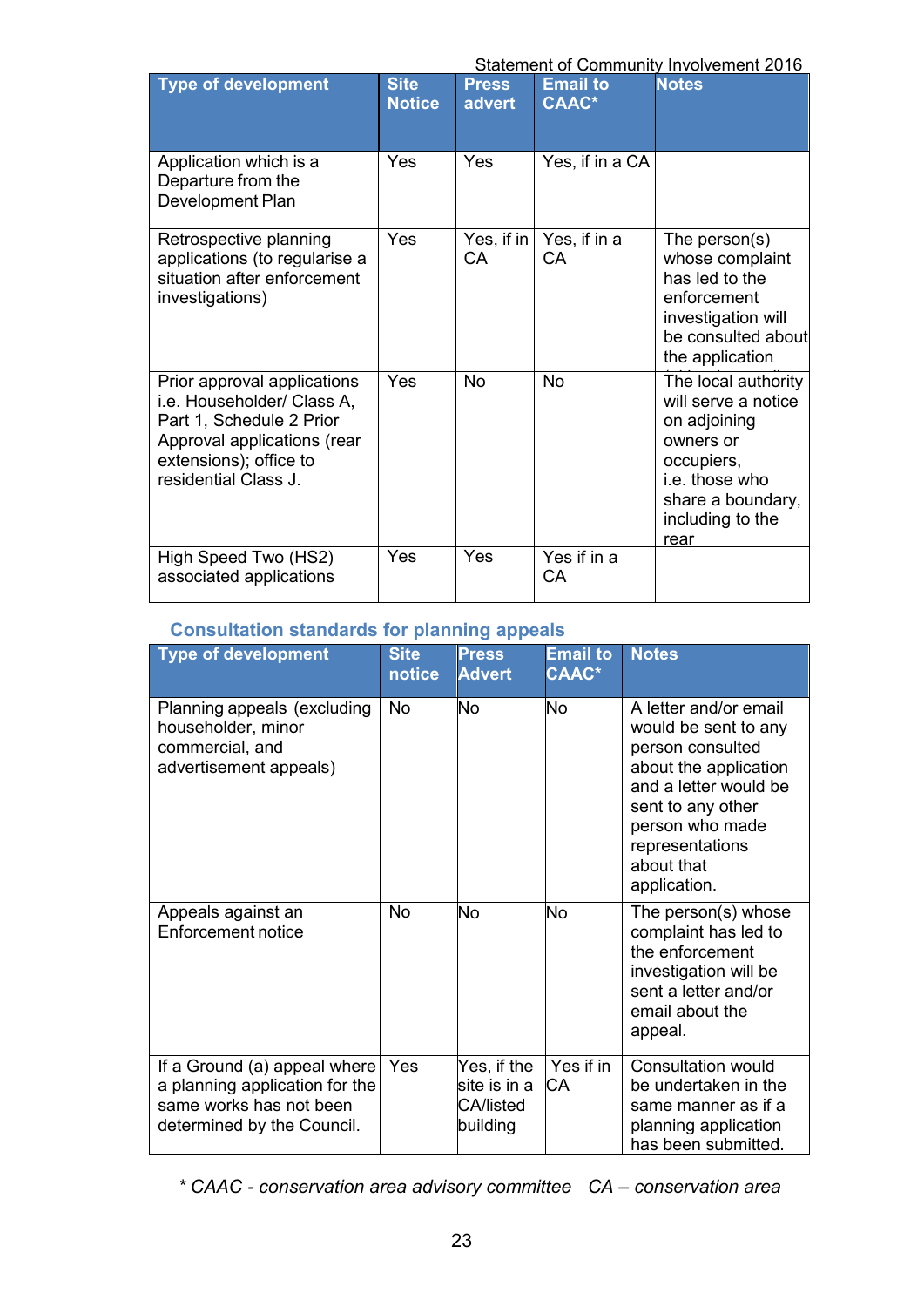3.29 All Site notices will be displayed in accordance with the site notice strategy as shown below:

| <b>Location</b>                                                                                                                                                         | <b>Details</b>                                                                                                                 |  |  |
|-------------------------------------------------------------------------------------------------------------------------------------------------------------------------|--------------------------------------------------------------------------------------------------------------------------------|--|--|
| Application site is on a corner                                                                                                                                         | 1 or more notices would be<br>placed on both streets                                                                           |  |  |
| Works relate to the rear <i>i.e.</i><br>rear extension which may<br>affect property to rear.                                                                            | 1 or more notices would be<br>placed on the street of the<br>application address and on the<br>street to the rear of the site. |  |  |
| Major development                                                                                                                                                       | 1 or more notices would be<br>installed on the streets around<br>the development                                               |  |  |
| Location of the notice.                                                                                                                                                 | Should be as close as possible to<br>the site $-$ i.e. lamppost/railings.                                                      |  |  |
| Size/Nature of the<br>development                                                                                                                                       | 1 or more notices may be<br>displayed depending on the size<br>and location of the development.                                |  |  |
| *Photos will be taken of the site notices in place to confirm they<br>were installed. These will be available under the planning<br>documents on the Council's website. |                                                                                                                                |  |  |

### **How we will use comments and give feedback**

- 3.30 We will publish all comments received on our website. We will also notify everyone who made a comment of any committee date for considering the application where decisions are to be made by the Development control committee.
- 3.31 We must allow 21 days from the consultation start date for responses to be received. A decision cannot be made until after the 21 days consultation period. Comments received after that time will only be taken into account if no decision has been made on the application.
- 3.32 When considering an application, the planning officer will take the comments into account, together with the Council's planning policies, the Mayor's London Plan and government advice.

#### **Revisions**

- 3.33 Where an application has been amended before a decision is made, we will decide whether further publicity and consultation is necessary. In deciding whether this is necessary we will follow the assessment set out in Planning Practice Guidance which states the following considerations may be relevant:
	- were objections or reservations raised in the original consultation stage substantial and, in the view of the local planning authority, enough to justify further publicity?
	- are the proposed changes significant?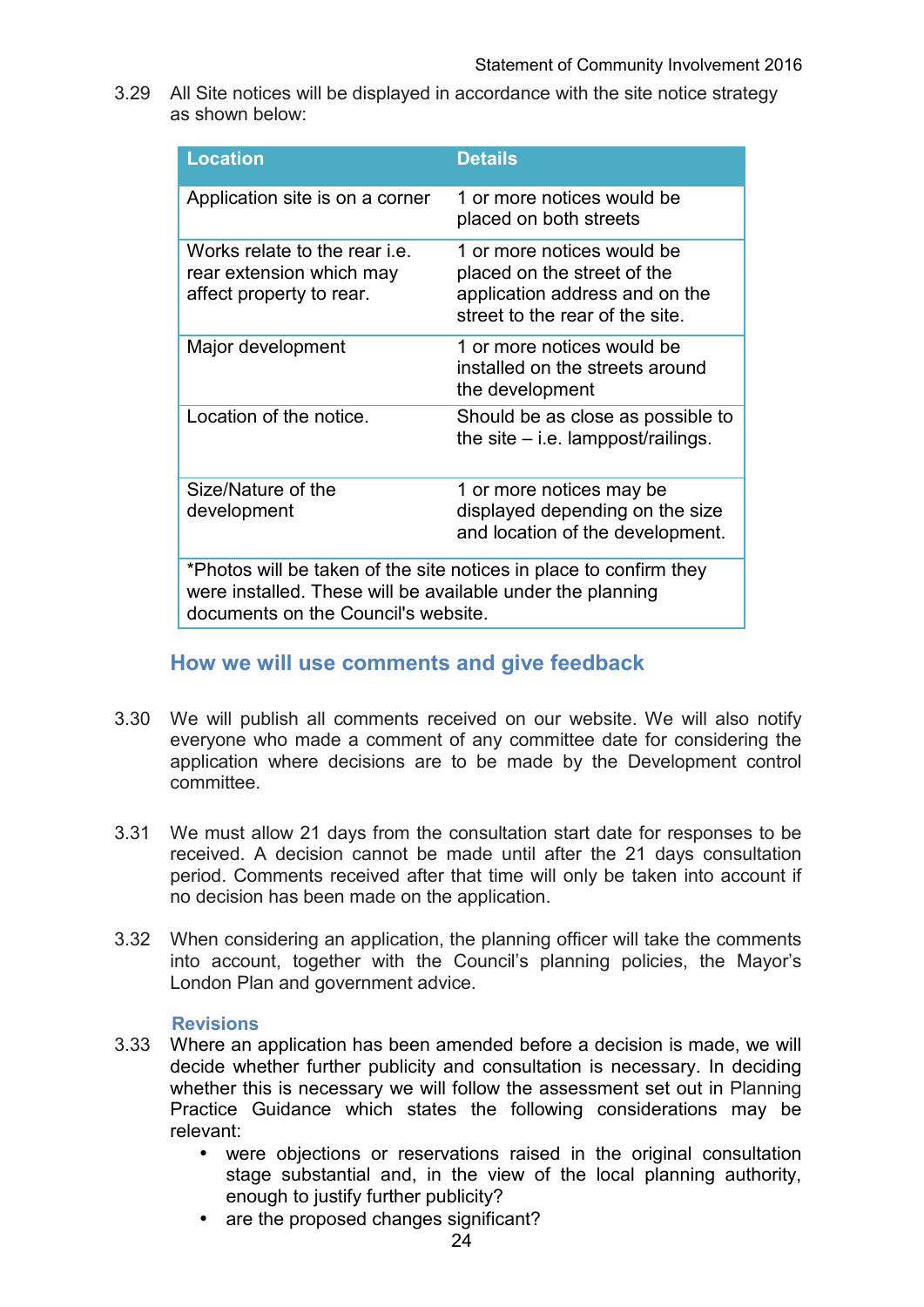- did earlier views cover the issues raised by the proposed changes?
- are the issues raised by the proposed changes likely to be of concern to parties not previously notified?
- 3.34 Where it is considered that re-consultation is necessary, the timeframe for responses will be shorter than the initial 21 days, usually 14 days.

### **How a decision is made**

- 3.35 The appropriate route for deciding on a planning application is set out in Camden's scheme of delegation. The two main routes are by:
	- [delegated powers](http://camden.gov.uk/ccm/navigation/environment/planning-and-built-environment/planning-applications/after-an-application-is-made/deciding-the-outcome-of-an-application/)
	- where there are outstanding objections to an application, the advice of our Members' Briefing Panel will be sought
	- [development control committee](http://democracy.camden.gov.uk/ieListMeetings.aspx?CommitteeId=120)

#### **Delegated powers**

3.36 Small scale applications are usually decided under delegated powers. The process of deciding upon an application under delegated powers involves a planning officer recommending whether permission should be granted for an application having assessed it against all related evidence, policies and consultation responses, which are material considerations to the application and a senior member of staff moderating that decision, which is taken on behalf of the Director for Culture and Environment.

#### **Members briefing panel**

- 3.37 Where there are relevant material objections to an application from a Conservation Area Advisory Committee, a residents or amenity group or Ward Councillor, or three or more respondents from different addresses a decision cannot be made by delegated powers without first bringing it to the attention of our Members' Briefing Panel.
- 3.38 The panel does not decide upon applications that are referred to it. Its role is to consider the nature and extent of the outstanding objections to the application by viewing the associated planning officer's report, application drawings, relevant photographs and letters of objection. Thereafter, the Panel will either:
	- advise that they are satisfied with the proposed decision being made under delegated powers; or
	- recommend that the decision is made by the Development Control Committee instead

#### **Development control committee**

3.39 Applications that cannot be decided under delegated powers are made by members of our Development Control Committee. The process of making a decision involves an area team manager and a Development Control Service Manager (on behalf of the Director for Culture and Environment) reviewing the report produced by the planning officer (recommending whether permission should be granted or refused). The report is then considered at a public meeting of the Development Control Committee. These meetings are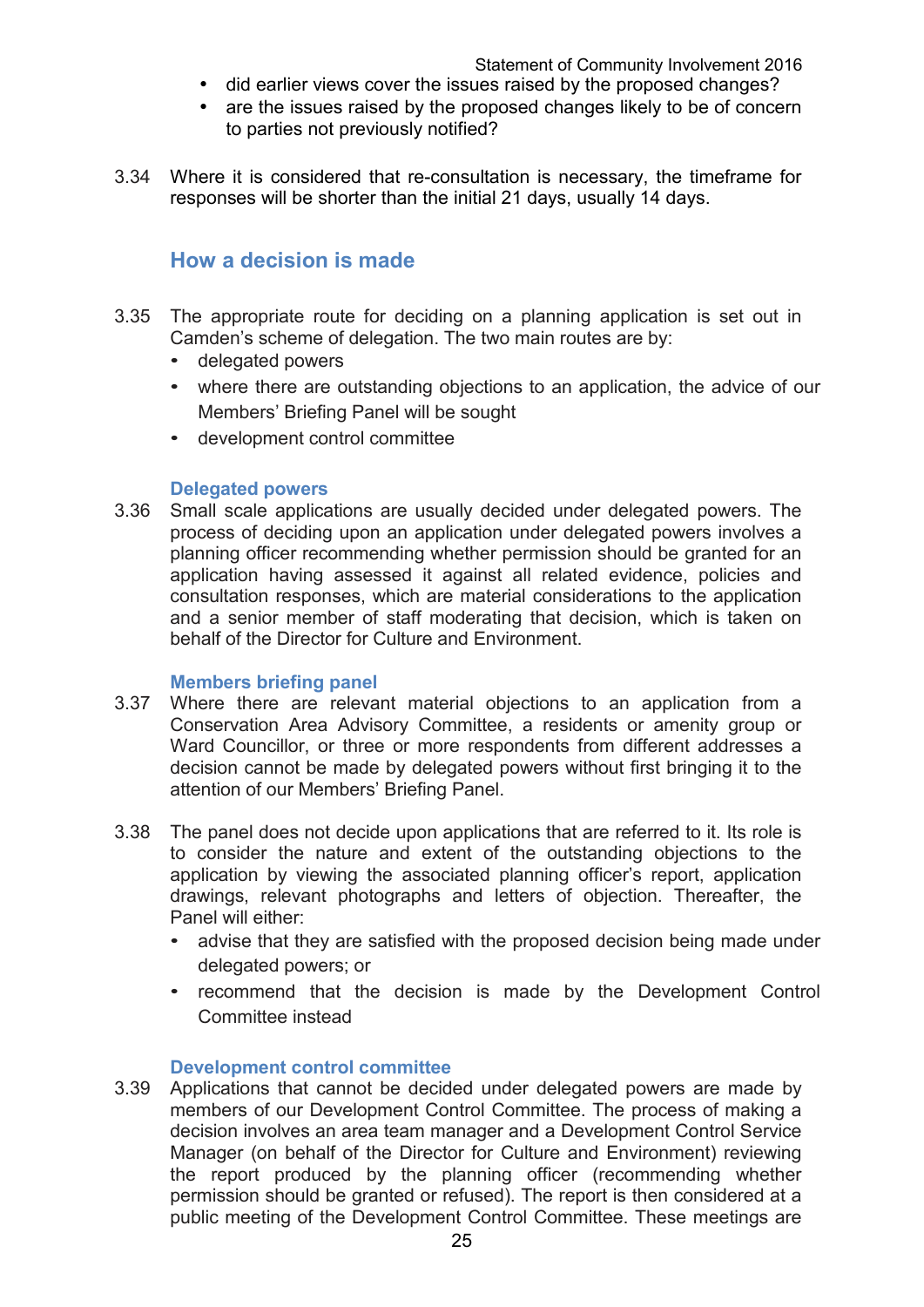held every three weeks.

#### **After a decision is made**

- 3.40 After a decision is made a copy of either of the following will be available on the Council's website:
	- decision letter with reason for granting approval informative (where less than 3 objections have been received),
	- the officer report or
	- committee report and the decision letter are published on our website. The officer will include a summary of comments received in the report.

# **4. Resources and review**

#### **How will we resource community involvement?**

- 4.1 Undertaking consultation is an integral part of the work of the planning and regeneration service but it is also resource intensive. There are direct costs in terms of resources and staff time. The service may also bring in consultation specialists to supplement the skills of planners in undertaking consultation where appropriate.
- 4.2 What we have set out in this Statement of Community Involvement is capable of being resourced from within existing budgets based on the current resources available to the service.
- 4.3 We will aim to use the most cost effective methods of consultation, and where possible will work with others to coordinate consultations where we can.

# **Reviewing the Statement of Community Involvement**

- 4.4 As stated in paragraph 2.11 we will review the effectiveness of our engagement methods through the monitoring and analysis of customer feedback and customer satisfaction survey responses.
- 4.5 In addition, at all times we welcome comments on how we carry out our planning consultation and how the planning process is operated in Camden.
- 4.6 The results of the monitoring and evaluation of the Statement of Community Involvement will be included in our Authority Monitoring Report and any action that needs to be taken will be identified. We will consider changes to the Statement of Community Involvement in the light of the feedback and surveys mentioned.
- 4.7 In considering the review of the Statement of Community Involvement we will take into account:
	- the experience of people and organisations consulted;
	- the need to change the types of group consulted:
	- the experience and financial constraints of the Council; and
	- best practice in consultation from across the country and the need to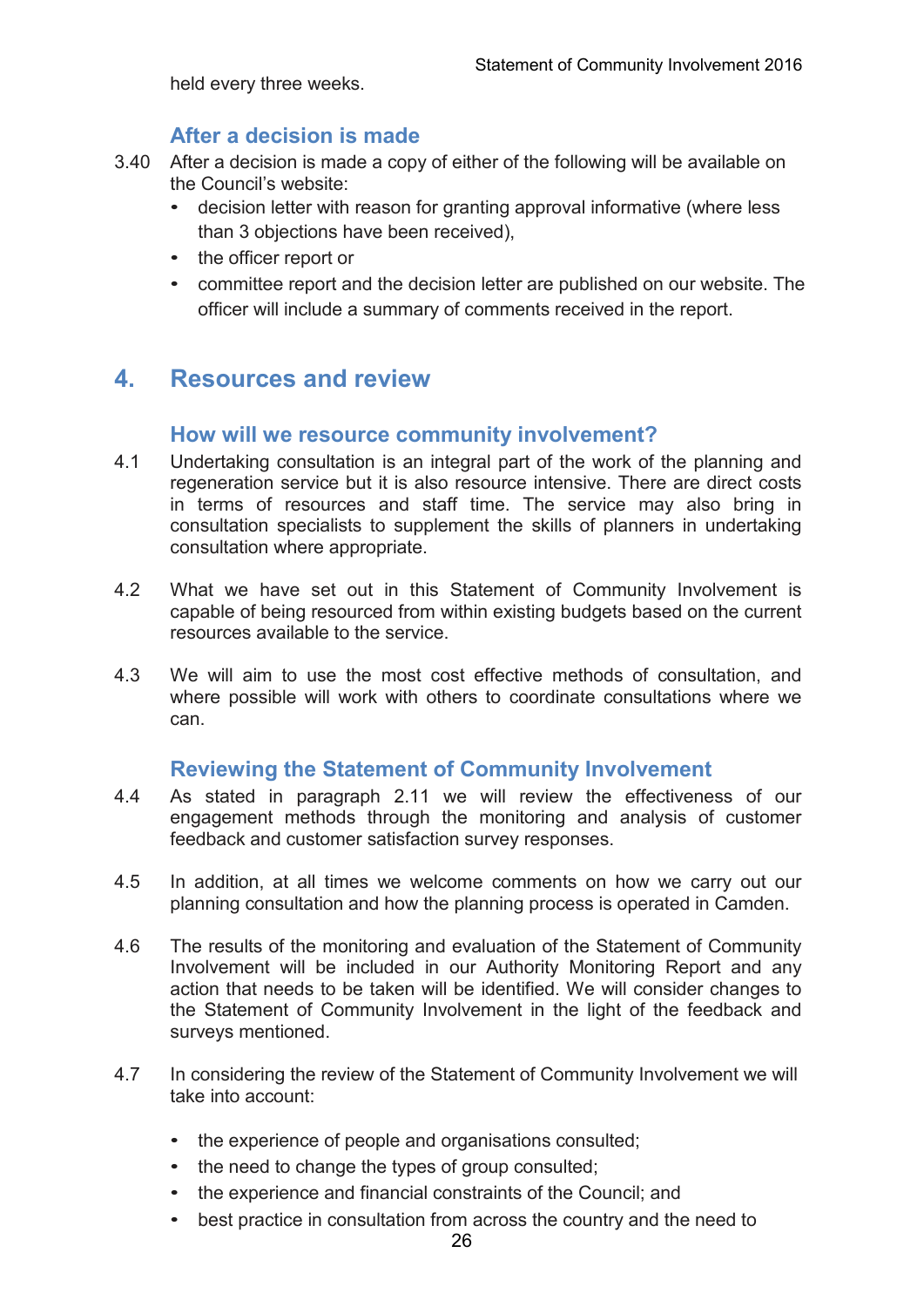change the way we involve the community.

# **5. Where you can get more help**

#### **Online**

5.1 You can get more information and advice on our website [camden.gov.uk/planning](http://camden.gov.uk/planning)

This includes:

- information on the planning application process;
- our adopted planning documents;
- information on consultation and engagement on planning policy documents: and
- access to planning application documents and planning history.

#### **Duty planner**

5.2 Our duty planner is available to answer your planning questions and give general advice either by phone or email. You can find out how to contact the duty planner on our website.

You might also find the following useful:

#### **The Planning Portal**

5.3 The Planning Portal is the Government's online planning and Building Regulations resource for England and Wales. It provides information on plans, appeals, applications, contact details and research areas. [planningportal.gov.uk](http://planningportal.gov.uk/).

#### **Royal Town Planning Institute (RTPI)**

5.4 The RTPI aims to advance the science and art of planning for the benefit of the public. [rtpi.org.uk](http://rtpi.org.uk/)

### **The Handy Guide to Planning**

5.6 This provides a simple guide to what planning is, how the planning system works and how you can get involved http://www.urbanforum.org.uk/files/ufpublic/handy\_guide\_to\_planning\_2006 [06.pdf](http://www.urbanforum.org.uk/files/ufpublic/handy_guide_to_planning_2006_06.pdf)

#### **Planning Aid**

5.7 Offer free, independent, professional advice on planning issues <http://www.rtpi.org.uk/planning-aid/>

#### **Planning Practice Guidance**

5.8 This provides a helpful guide to all aspects of the planning process. http://planningguidance.communities.gov.uk/blog/guidance/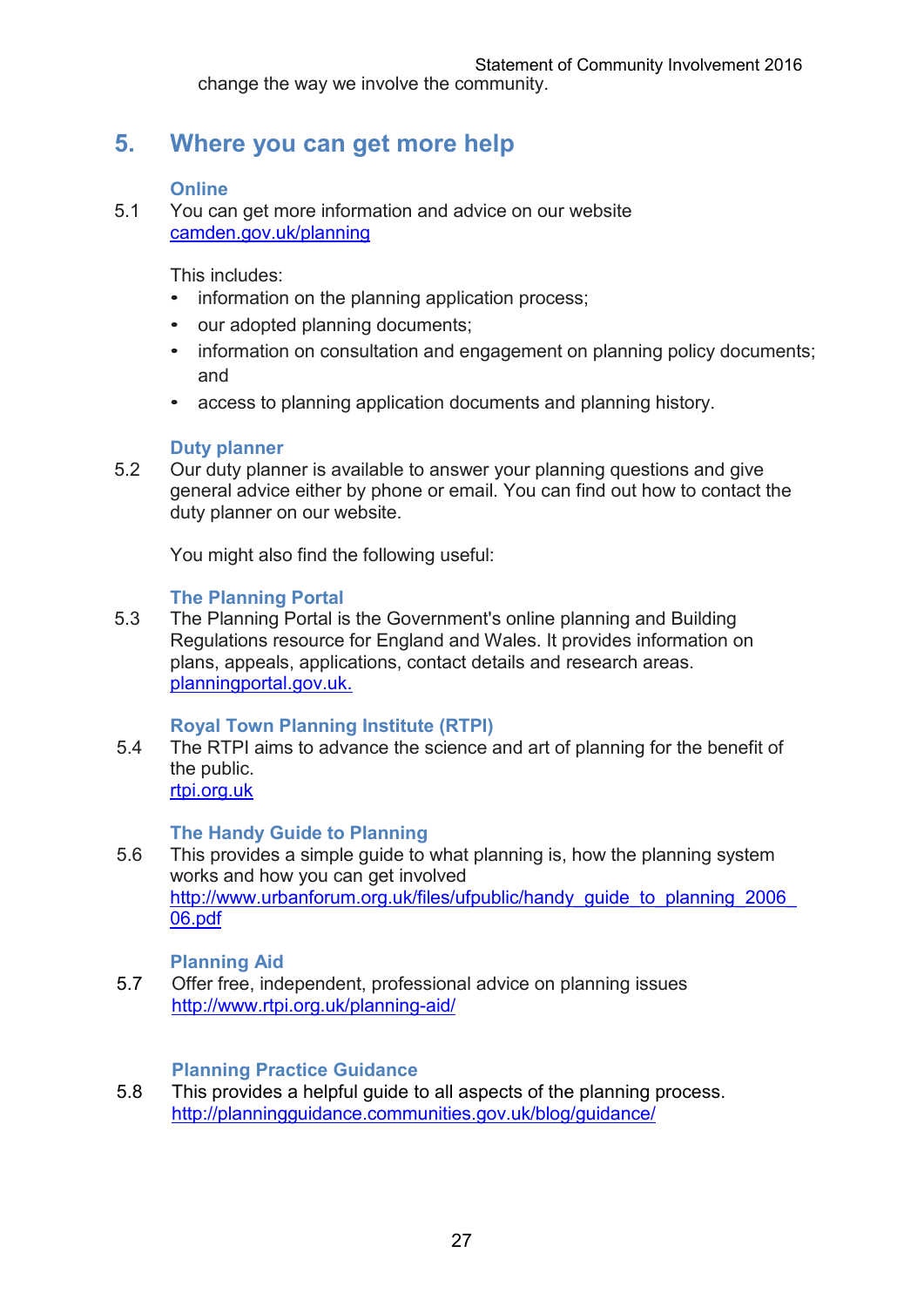## **Appendix 1 - Statutory consultees for planning applications**

The bodies that we have to consult on relevant planning applications are:

- British Waterways
- Commission for Architecture and the Built Environment
- Civil Aviation Authority
- Department for Transport
- Environment Agency
- Historic England
- Garden History Society
- Health and Safety Executive
- Highways Agency
- other Local Planning Authorities including Greater London Authority and Local Highway Authority
- Natural England
- National Amenity Societies (6) including Ancient Monuments Society, the Council for British Archaeology, the Georgian Group, the Society for the Protection of Ancient Buildings, the Victorian Society and Twentieth Century Society
- National Air Control Transport Services and Operators of Officially Safeguarded Civil Aerodromes
- Rail Network Operators
- Sport England
- The Theatres Trust

Most of the statutory consultation requirements are contained in the Town and Country Planning (Management Procedure) (England) Order 2010, (SI No. 2184 (1/10/10). However, some bodies are required to be consulted under other legislation.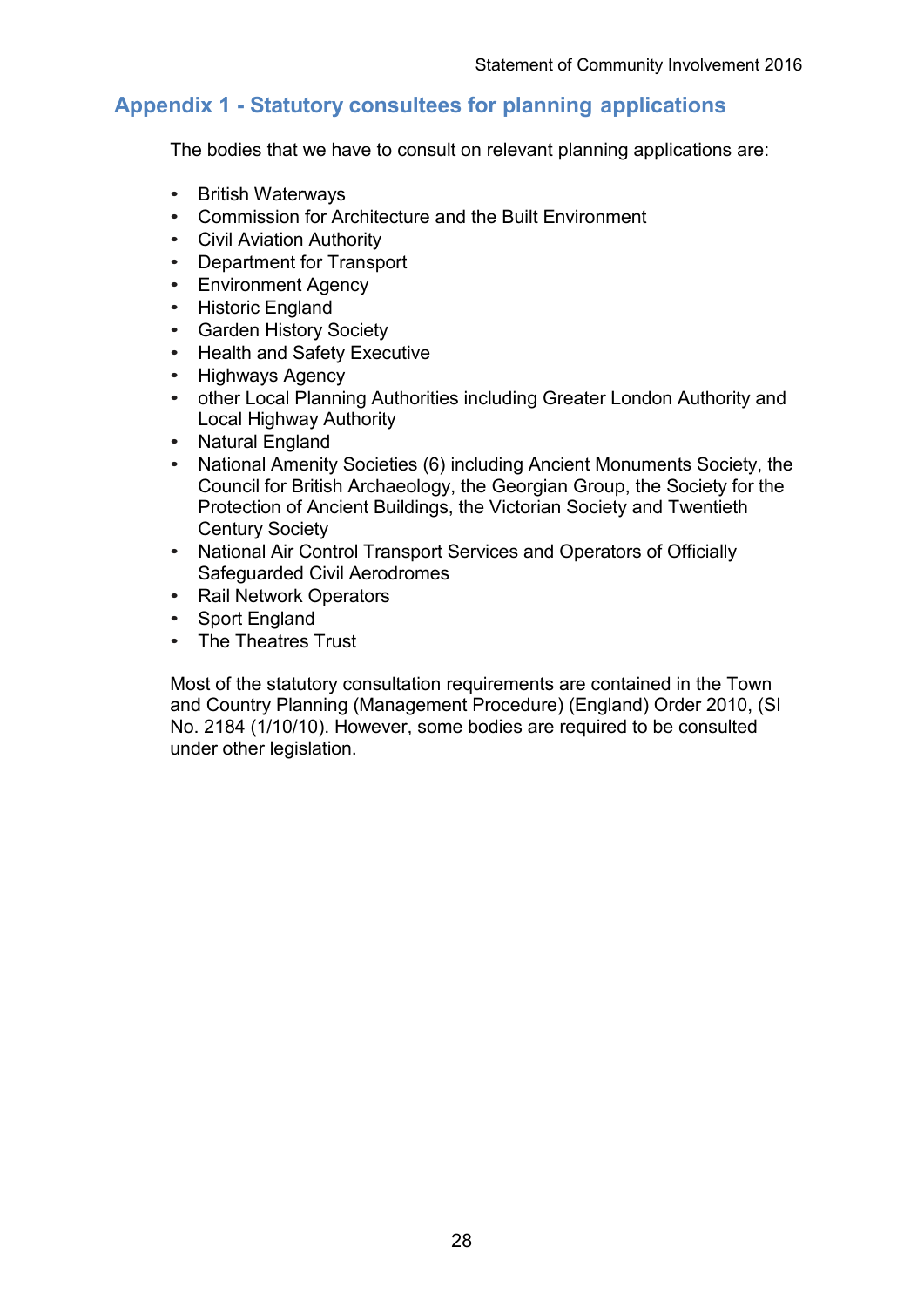#### **Appendix 2 - Statutory consultees for planning policy documents**

In accordance with the Localism Act 2011 & Town and Country Planning (Local Planning) (England) Regulations 2012,

#### **Duty to cooperate bodies for Camden includes**:

- Neighbouring Authorities : Barnet, Brent, City of London, Haringey, Westminster, Islington,
- Environment Agency;
- Historic England
- Natural England;
- Mayor of London;
- Civil Aviation Authority;
- Homes and Communities Agency;
- each Primary Care Trust established under section 18 of the National Health Service Act 2006or continued in existence by virtue of that section;
- Office of Rail Regulation;
- Transport for London;
- Local Enterprise Partnership
- Local Nature Partnership

In accordance with the Town and Country Planning (Local Planning) (England) Regulations 2012 and, the bodies that we have to consult for development plan documents are:

#### **Specific consultation bodies**:

- th[e Mayor of London;](http://www.london.gov.uk/)
	- adjoining authorities: Barnet, Brent, City of London, Haringey, Westminster, Islington,
- The Coal Authority;
- [Environment Agency;](http://www.environment-agency.gov.uk/)
- [Historic](http://www.english-heritage.org.uk/) England
- Natural England;
- Network Rail Infrastructure Limited
- Transport for London
- any person to whom the electronic communications code applies by virtue of a direction given under Section 106 (3)(a) of the Communications Act 2003;
- any person who owns or controls electronic communications apparatus situated in any part of the area of the local authority;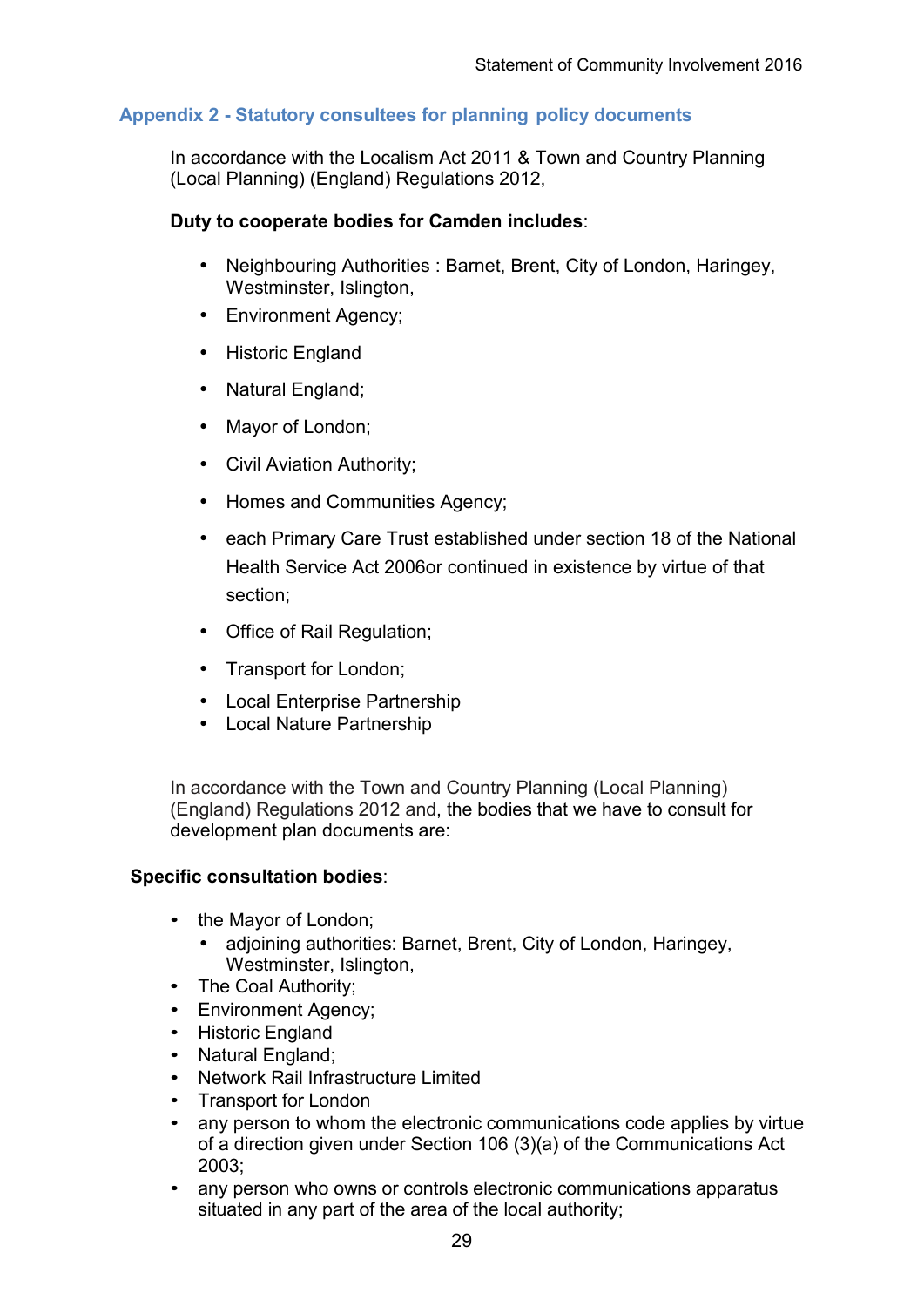- any of the bodies from the following list who are exercising functions in any part of the area of the local authority:
	- o Primary Care Trust;
	- $\circ$  person to whom a licence has been granted under Section 7(2) of the Gas Act 1986;
	- $\circ$  person to whom a licence has been granted under section 6 (1) (b) or (c) of the Electricity Act 1989
	- o sewage undertaker;
	- o water undertaker;
- [Homes and Communities agency.](http://www.homesandcommunities.co.uk/)
- Metropolitan police

#### **General consultation bodies**:

- voluntary bodies some or all of whose activities benefit any part of the local planning authority's area,
- bodies which represent the interests of different racial, ethnic or national groups in the local planning authority's area,
- bodies which represent the interests of different religious groups in the local planning authority's area,
- bodies which represent the interests of disabled persons in the local planning authority's area,
- bodies which represent the interests of persons carrying on business in the local planning authority's area;